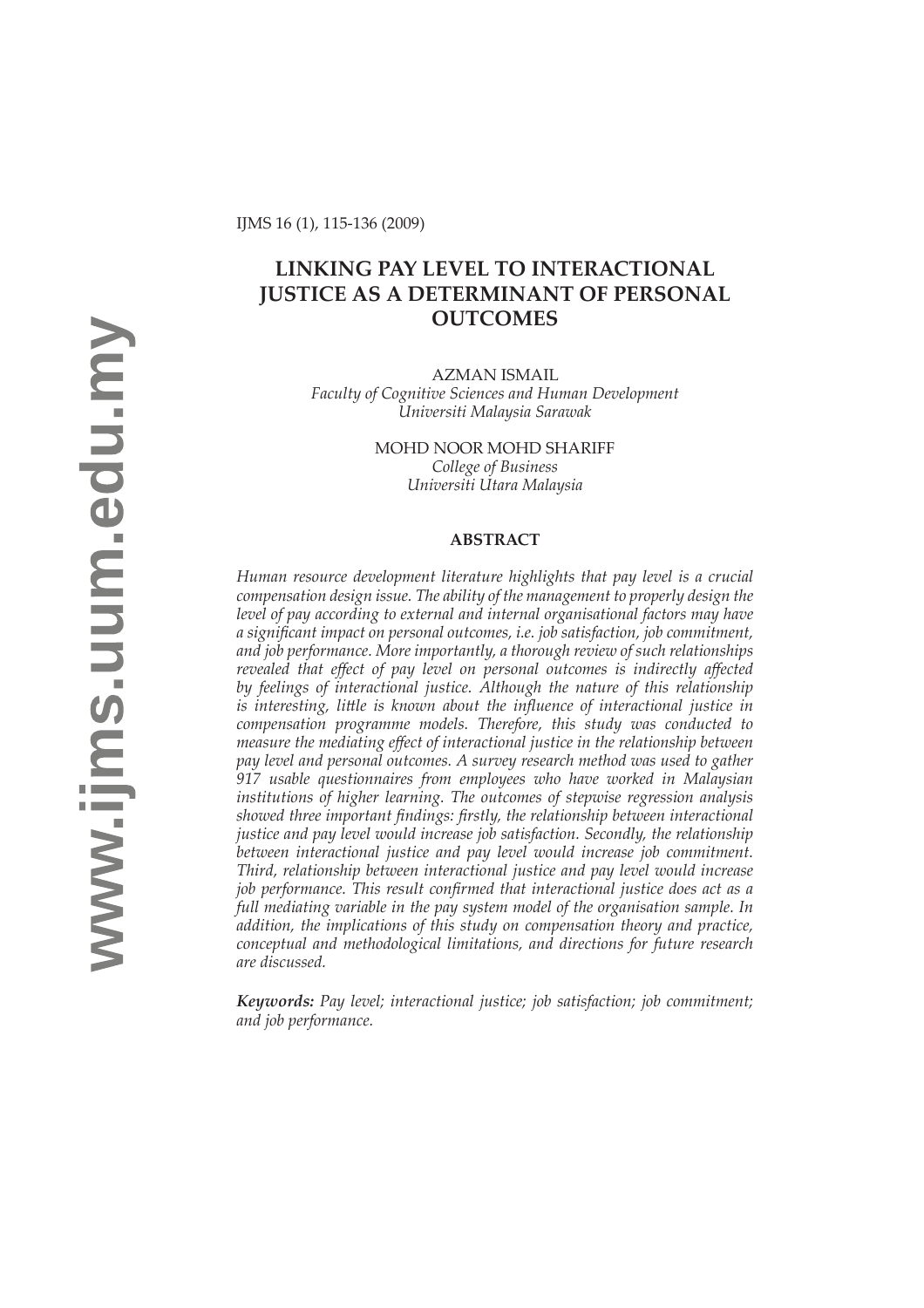#### **ABSTRAK**

*Literatur pembangunan sumber manusia mengetengahkan bahawa tahap ganjaran adalah penting bagi isu pembentukan pampasan. Kemampuan pengurusan merekabentuk tahap ganjaran yang baik dengan merujuk kepada faktor dalaman dan luaran organisasi boleh memberi kesan signifi kan terhadap natij ah peribadi seseorang (iaitu, kepuasan kerja, komitmen kerja dan prestasi kerja). Lebih penting lagi, kajian menyeluruh mengenai perhubungan tersebut mempengaruhi kesan terhadap tahap ganjaran terhadap natij ah peribadi seseorang dan secara tidak langsung mempengaruhi perasaan terhadap keadilan interaksi. Walaupun perihal perhubungan ini menarik, tetapi sedikit sahaja yang diketahui mengenai pengaruh keadilan interaksi dalam model program pampasan. Oleh itu, kajian ini dij alankan bagi mengukur kesan penyederhana keadilan interaksi dalam perhubungan antara tahap ganjaran dan natij ah peribadi seseorang. Kaedah kaji selidik digunakan bagi mengumpul 917 soal selidik daripada pekerja yang bertugas di Institusi Pengajian Tinggi (IPT) di Malaysia. Keputusan pengujian analisis regresi berganda menunjukkan tiga dapatan yang penting: pertama, perhubungan antara keadilan interaksi dan tahap ganjaran telah meningkatkan kepuasan kerja. Kedua, perhubungan antara keadilan interaksi dan tahap ganjaran telah meningkatkan komitmen kerja. Ketiga, perhubungan antara keadilan interaksi dan tahap ganjaran telah meningkat prestasi kerja. Kajian ini mengesahkan bahawa keadilan interaksi memainkan peranan penting sebagai pemboleh ubah penyederhana penuh dalam model sistem ganjaran di persampelan organisasi. Justeru itu, implikasi kajian terhadap teori pampasan dan pekerjaan, limitasi konsepsual dan metodologi, serta cadangan kajian akan datang turut dibincangkan.*

*Kata kunci: Tahap ganjaran; keadilan interaksi; kepuasan kerja; komitmen kerja dan prestasi kerja.*

#### **INTRODUCTION**

Compensation is a strategic function of the human resource management system. It is often viewed as an employer designing and administering various types of pay systems to reward employee contributions (Heneman, 2002; Milkovich & Newman, 2008). Traditionally, most employers design pay systems based on internal equity variables whereby the type, level, and amount of pay are allocated to employees based on job structure. This perspective emphasises on pay based on tenure, length of service, seniority, and/or membership and service (Anthony, Perrewe, & Kacmar, 1996; Milkovich & Newman, 2008).

116 IJ MS 16 (1), 115-136 (2009)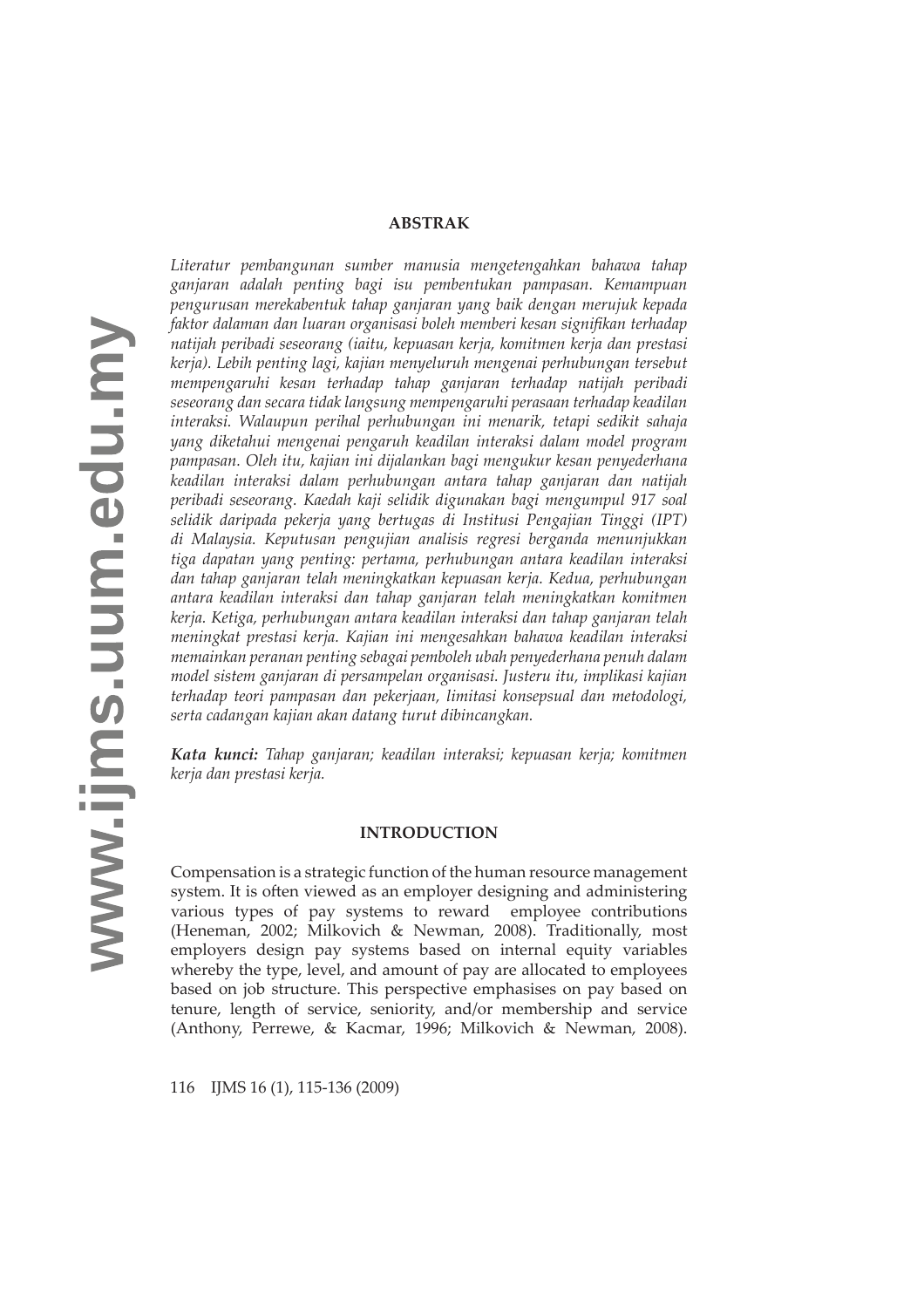These pay systems are perceived as a Taylorist's product, suitable for manufacturing-based industries operating in stable and predictable business conditions and focusing on organisational tactical objectives as a direction (Anthony et al., 1996; Henderson, 2005). In an era of globalisation, many organisations shift traditional job based pay to that based on organisational strategy and culture. Through this perspective, the fluctuations of pay levels are provided based on merits, knowledge, skills and/or performance (Lawler, 1995, 2000; Milkovich & Newman, 2008). Although the rules for distributing pay based on performance and job are different, they may be used as complementary to attract, retain, and motivate competent employees to support organisational and human resource management strategies and goals (Anthony et al., 1996; Lawler, 1995, 2000).

### **PAY LEVEL**

Pay level is a crucial pay design issue where it is often defined as the average of the group of rates which includes a combination of several pay components such as base pay, increases, benefits, allowances, and perquisites (Henderson, 2005; Milkovich & Newman, 2008). It differs according to jobs in the organisation, jobs in a specific department, or combination of any job types in the organisation for achieving external competitive equity (Anthony et al., 1996; Henderson, 2005). In an era of global competition, many organisations have established pay level policies for the similar and/or different work groups based on the balance between external equity variables (e.g. economic pressures, government policies, laws and regulations, stakeholders and cultures, and customs) and internal equity variables (e.g. corporate strategy, management philosophy, type of job, and level of productivity). Survey and job evaluation methods are often used to assess the significance of such variables, and information gathered from such methods would be used to set up pay level policies for the various types of job categories in organisations (Henderson, 2005; Milkovich & Newman, 2008).

Most organisations implement three types of pay levels, namely the lead, the match, or the lag policies (Gomez-Mejia, Welbourne, & Wiseman, 2000; Milkovich & Newman, 2008). The lead policy is normally set up by an employer to provide higher wages for its employee than the average wage paid by competitors. For example, incentives are often provided as a variable pay when an organisation increases productivity, quality improvements, cost saving and/or profit (Anthony et al., 1996; Milkovich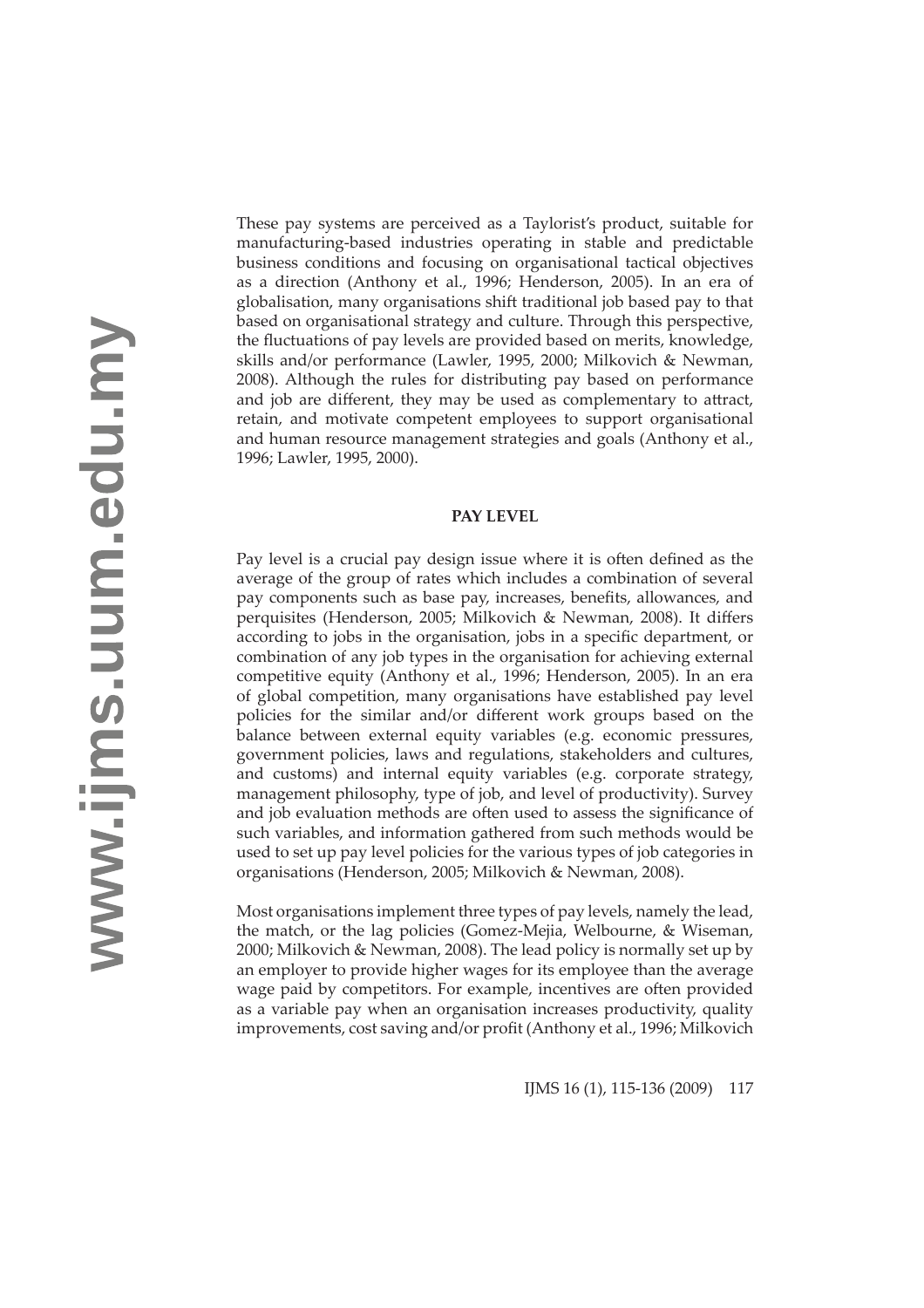& Newman, 2008). The match policy is often created by an employer to reward wage rates for its employees that matches the wage rates paid by competitors. The lag policy is frequently made by an employer to distribute wage rates lower for its employee than average wages paid in the external market (Henderson, 2005; Milkovich & Newman, 2008). In practice, some organisations design one form of pay level policy at one time and will shift to another within the same or different occupational families at different times (Anthony et al., 1996; Milkovich & Newman, 2008). These practices are often done based on the organisations' abilities to pay, and/or interests to remain competitive in their product market. For example, a lead policy is often adopted for critical skill groups, match policy with less critical skills, and lag policy for jobs that are easily filled by the local labour market (Anthony et al., 1996; Lawler, 1995, 2000). Although pay level policies are well designed according to a situational approach, the ability of the management to properly implement such policies may att ract, retain and motivate good employees to support organisational strategy and goals (Gomez-Mejia et al., 2000; Milkovich & Newman, 2008).

Many studies about pay distribution highlighted that pay levels that are adequately allocated to employees who have worked in different jobs, skills, and/or performance may increase positive personal outcomes, such as job satisfaction, job commitment, and job performance (Henderson, 2005; Milkovich & Newman, 2008). Surprisingly, a further investigation of such relationships revealed that effect of adequacy of pay level on personal outcomes is indirectly affected by perceptions of interactional justice (Adams, 1963, 1965; Bloom, 1999; Mani, 2002; Pfeffer & Langton, 1993). These findings showed that an individual often observes the capabilities of managers to practise proper treatment in making pay level decisions. If an individual perceives that his/her manager practises appropriate or inappropriate treatment (e.g. showing respect and being accountable) in such decisions, this will strongly invoke his/her feelings of fairness or unfairness to the manager's style, which in turn, would lead to decreased or increased job satisfaction, job commitment, and job performance in organisations (Adams, 1963, 1965; Allen & White, 2002).

Although numerous studies have been done, little is known about the strength and direction of the mediating role of interactional justice in compensation system models (Robbins, Summers, Miller & Hendrix, 2000; Skarlicki & Folger, 1997). Many scholars revealed that interactional justice has been less emphasised in previous studies because research and theoretical development in the field of compensation arise primarily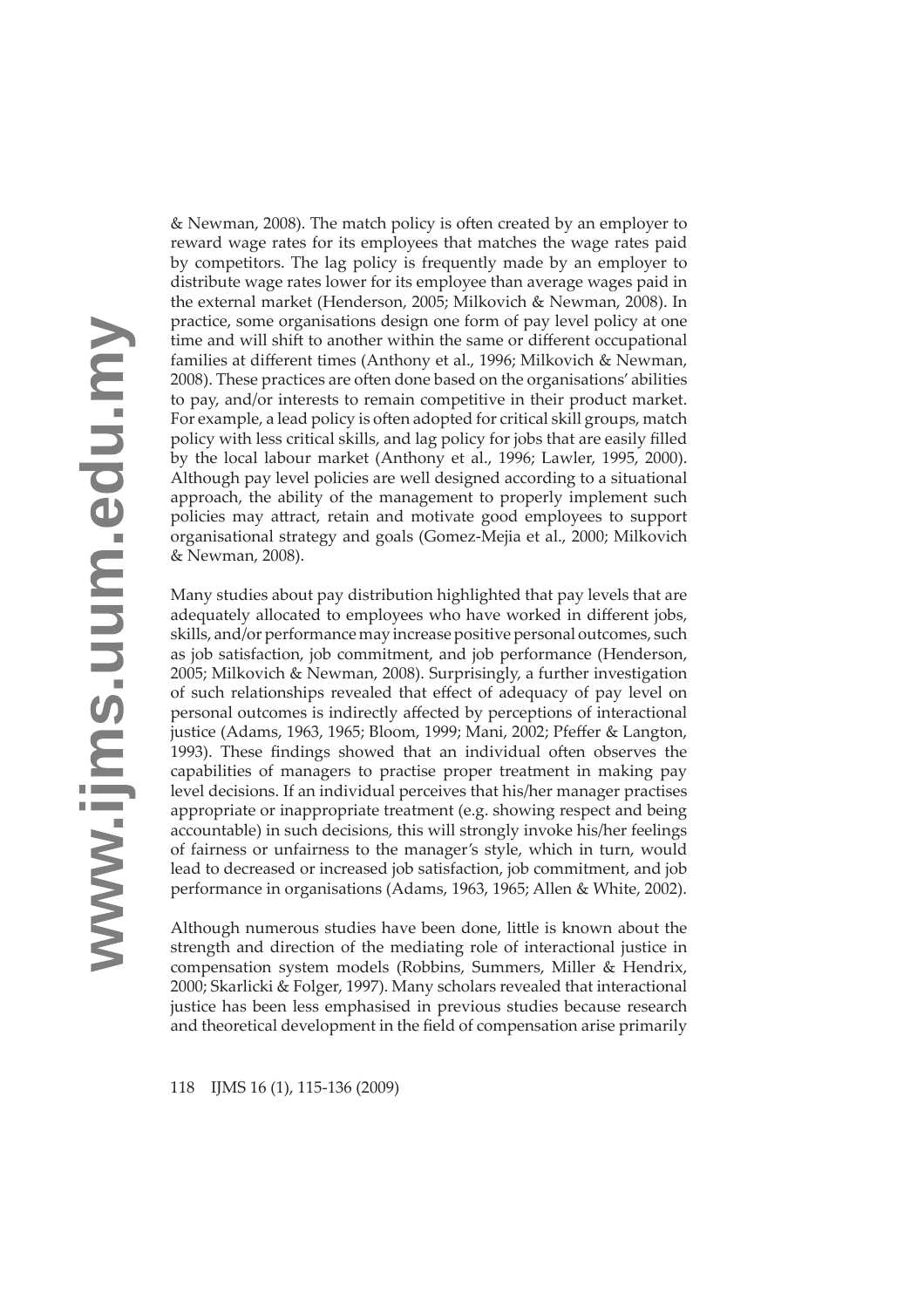from the economic perspective, which emphasises on the design of pay systems as a reaction to market factors of supply and demand (Olson, Schwab, & Rau, 2000; Ledford & Hawk, 2000; Rajkumar, 1996). This perspective neglects the influence of human psychological factors, such as interactional justice in affecting the relationship between pay level and personal outcomes (Belcher & Atkinson, 1987; Belcher, Ferris, & O'Neill, 1985; Rajkumar, 1996).

Besides that, past research studies have much highlighted the characteristics of pay level policies and neglected a multidisciplinary research approach in compensation management (Belcher & Atkinson, 1987; Heneman & Schwab, 1985; Miceli & Lane, 1991). These conditions fail to capture the dynamic nature of pay system development and decrease the abilities of past research findings to explain how and why pay level affects attitudinal and behavioural outcomes through perceptions of interactional justice in dynamic organisations (Heneman, 2002; Hills, Scott, Markham, & Vest, 1987; Sturman & Short, 2000). The discussion has motivated this research to examine the mediating role of interactional justice in the relationship between pay level and personal outcomes that occurs in Malaysian institutions of higher learning. For confidential reasons, the names of individual institutions are kept anonymous.

# **CONCEPTUAL FRAMEWORK**

The framework of this study is shown in Figure 1, which highlights that effect of pay level on personal outcomes (i.e. job satisfaction, job commitment, and job performance) is indirectly affected by feelings of interactional justice (Bloom, 1999; Mani, 2002; Pfeffer & Langton, 1993). This finding is consistent with the notion of interactional justice theory (Adams, 1963, 1965; Lawler, 1971; Leventhal, 1980).



**Figure 1:** Conceptual framework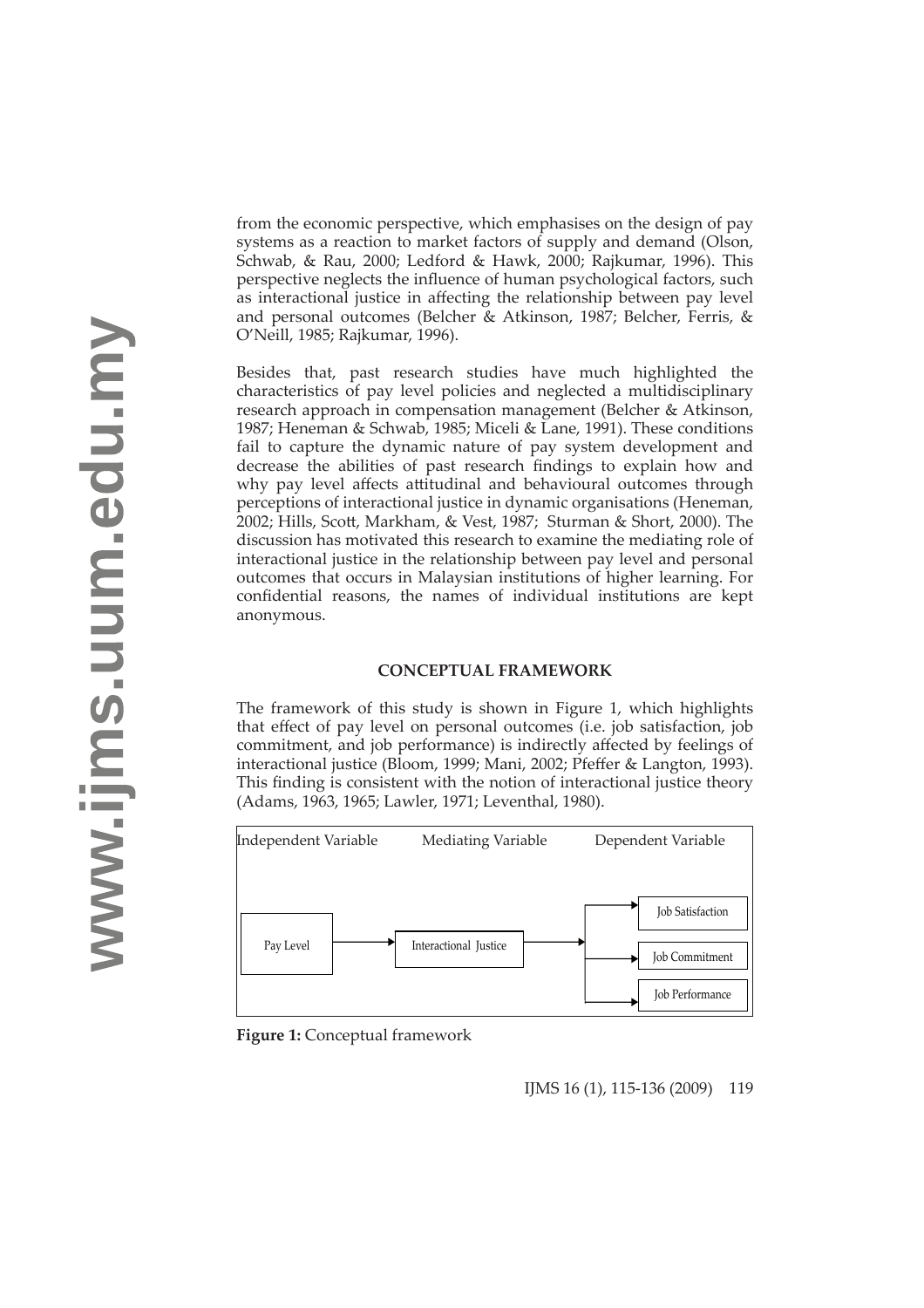# **LITERATURE REVIEW AND RESEARCH HYPOTHESIS**

# **Context of the Study**

Many researchers argued that national socio-cultural differentiations are among the important factors that affect pay system management in organisations (Aryee, 1999; Hofstede, 1991). One dimension of culture that can affect attitudes to pay systems is the concept of individualism and collectivism. Individualism is a value and standard that practises low power distance (e.g. less hierarchy and decentralised decision making) and focus more on individual achievement (e.g. pay for performance and/or merit) (Hofstede, 1991; Sulaiman & Mamman, 1996). Under an individualistic culture, equitable pays are determined based on an individual's input-output ratio. For example, Americans perceive fair pay as equity (e.g. pay level based on performance) (Gomez-Mejia et al., 2000; Giacobbe-Miller, Miller, & Victoror, 1998).

Collectivism is a norm and standard that practises large power distance (e.g. more hierarchical structure and centralised decision making) and emphasise more on group interests, co-operation, loyalty, and harmony. Under a collectivistic culture, individuals perceive importance on the same outcome regardless of their contribution. For example, Russians, Japanese, Chinese, and Malaysians perceive fair pay as equality (e.g. pay level based on tenure, seniority, and/or needs) (Aryee, 1999; Money & Graham, 1999; Sulaiman & Mamman, 1996).

The literature suggested that pay systems in Malaysian organisations are strongly affected by collectivism culture. For example, the reports of Malaysian royal commission on salary highlighted that the Malaysian public sector has been established as a non-profit organisation where pay levels are determined based on internal equity variables (the rate for different jobs, qualification, and training) and the ability to pay. Whereas, the Malaysian private sector has been established as a business entity where pay levels for their employees are provided based on external competitiveness variables (e.g. profitability) (Aziz Report, 1968; Bain Report, 1956; Benham Report, 1950; Harun Report, 1972; Ibrahim Ali Report, 1975; Mahathir Report, 1976, 1991; Pekeliling Perkhidmatan Bilangan 4 Tahun 2002; Sheikh Abdullah Report, 1972; Suffian Report, 1967; Watson Report, 1963). The scenario shows that pay distribution rules used in Malaysian organisations have influenced the pay system management of Malaysian institutions of higher learning (HL).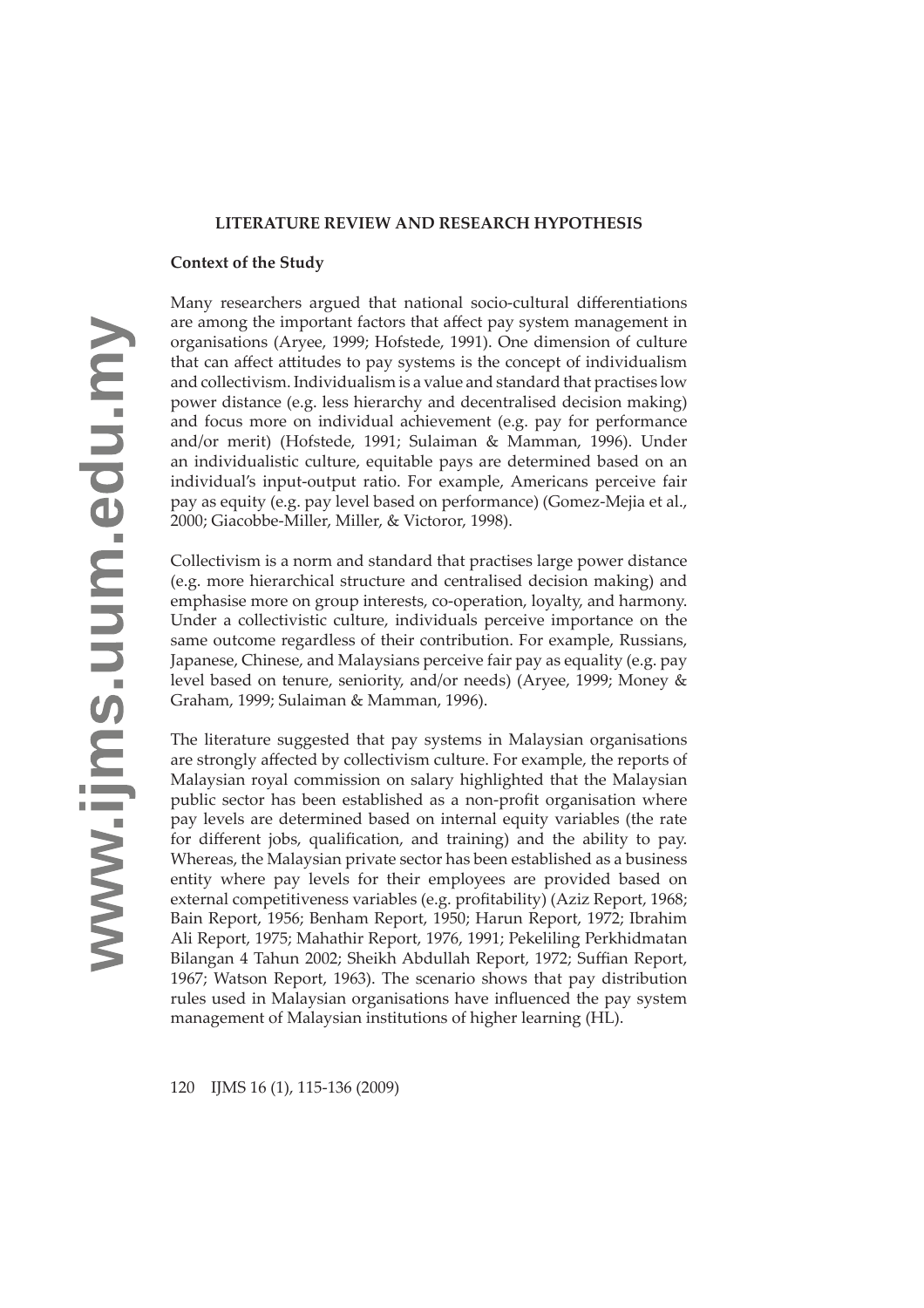In the HL sector, pay systems are designed and controlled by the stakeholders and administered by the Human Resource Management Departments (HRMDs) of the institutions. The HRMDs use a standardised and centralised approach to ensure equity in determining pay levels to all employees who work in similar and/or different job groups. In terms of pay design, the departments are given little autonomous power to determine pay levels, but they are given flexibilities to use creativity and innovation to administer pay level policies based on procedures formulated by the stakeholders. However the effectiveness of pay level policies is often assessed based on employees' feelings of interactional justice. Based on the information gathered from 15 non-academic and academic staff who participated in the in-depth interviews, the majority of employees often compare their bosses' styles in determining pay levels with other employees who have held the same positions and/or qualifications within the institutions. If employees perceive that their bosses consistently practice equity treatment (e.g. respect employees' opinions, openly discussing performance ratings, and accountable for their decisions) in distributing pay levels (e.g., non-monetary rewards, monetary rewards, and/or both), this will strongly increase their feelings of interactional justice and thus, lead to increased positive attitudes and behaviours (e.g. satisfaction, commitment, and performance). The nature of this relationship is interesting, but the mediating role of interactional justice is neglected because of the paucity of compensation research literature in this country (Ismail, Ismail, & Sulaiman, 2007; Sulaiman & Mamman, 1996).

# **Relationship between Pay Level, Interactional Justice, and Personal Outcomes**

These findings are consistent with several studies conducted in the US university settings. For example, Bloom (1999) conducted a study about pay gap in one university and found that the management decisions to provide higher pay levels to professors who were recently hired by the institution had invoked negative perceptions of professors who were promoted in the institution; this could lead to increased job complaints and dissatisfaction. Besides that, Mani (2002) investigated the pay increase distribution in one university and found that management decisions that neglect performance ratings in distributing pay level had increased higher performers' feelings of unfairness about the systems. As a result, it could lead to decreased commitment to the organisation. Hence, Pfeffer and Langton (1993) examined the wage level differentials in one university and found that the ability of management allocating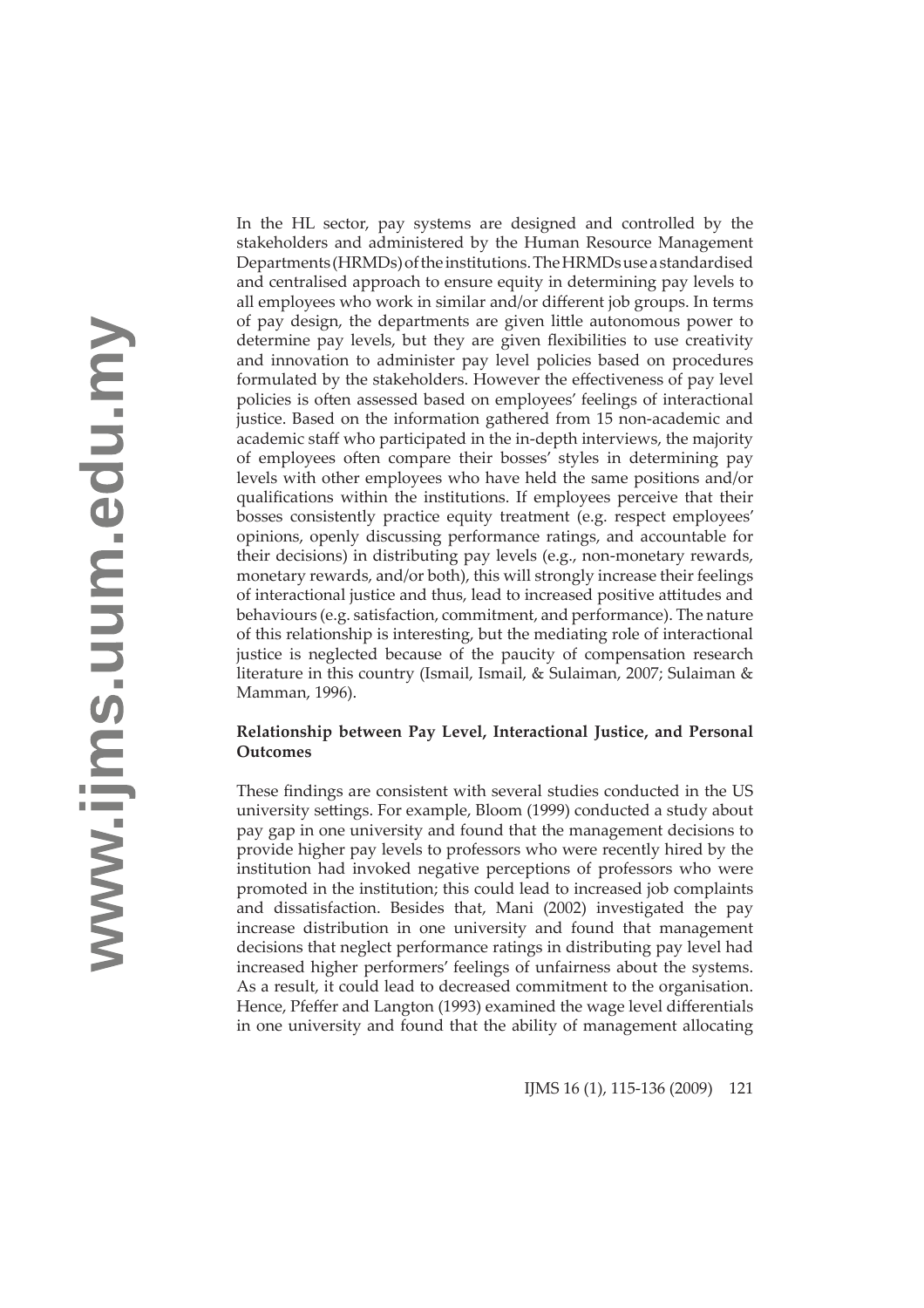appropriate wage levels to its employee had increased employees' perceptions of justice; this feeling could motivate them to enhance job performance in the organisation.

The compensation research literature has supported the notion of interactional justice theory (Bies & Shapiro, 1987; Bies, Shapiro, & Cumming, 1988; Greenberg, 1996, 2003), which stated that an individual is sensitive to the quality of interpersonal treatment that he receives from his managers. If an individual perceives that decision makers (e.g. manager or supervisor) practise fair treatment (e.g. show respect, are accountable, adopt a proper decision-making style, and exhibit communication openness) in determining pay levels, this will strongly invoke employees' feelings of interactional justice. As a result, it may lead to increased positive personal outcomes, especially job satisfaction, job commitment, and job performance (Adams, 1963, 1965; Lawler, 1971; Leventhal, 1980). Based on the above findings, it seems reasonable to assume that fairness of managers' treatment in distributing pay level will influence HL employees as this feeling has been shown to influence US employees. Thus, interactional justice theory further suggested that if HL employees perceive fairness in their managers' treatment in allocating pay levels, this may lead to increased job satisfaction, job commitment, and job performance. Therefore, this study hypothesised that:

- H1: Interactional justice positively mediates the effect of pay level on job satisfaction.
- H2: Interactional justice positively mediates the effect of pay level on job commitment.
- H3: Interactional justice positively mediates the effect of pay level on job performance.

# **METHODOLOGY**

# **Research Design**

Data for this study were gathered through in-depth interviews, pilot study, and survey questionnaires. In-depth interviews were first conducted with 15 experienced non-academic staff and academic staff in the HL sector. Their views were used to understand the nature of pay level designs, interactional justice practices, personal outcome characteristics, as well as the relationship between such variables in the organisation. This information was used to develop the content of survey questionnaire for a pilot study. Next, a pilot study was conducted on 20 experienced academic and non-academic staff who has worked in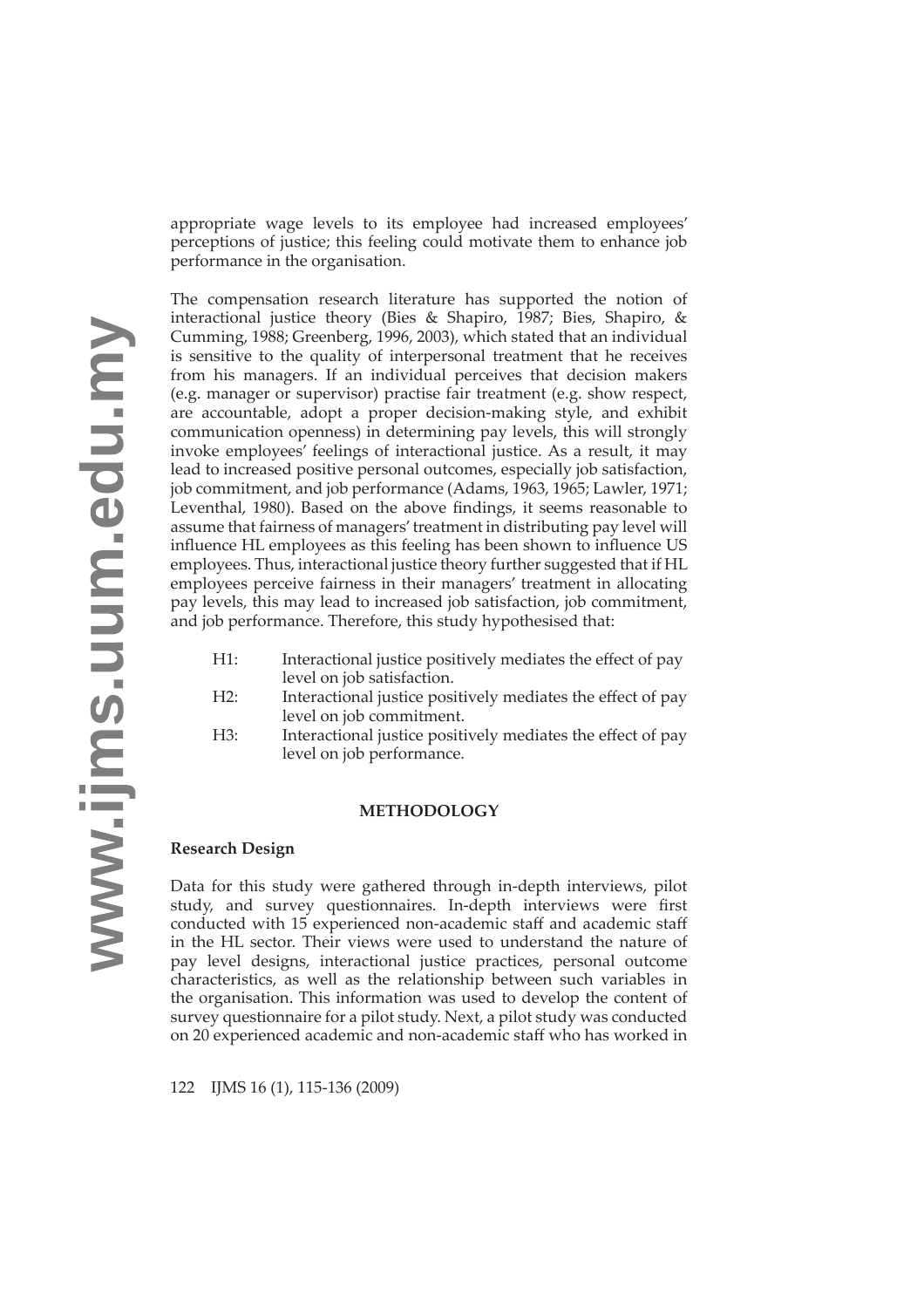the HL sector. Their feedback was used to verify the content and format of questionnaires developed for actual survey.

# **Measures**

Back translation technique was used to translate the content of questionnaires in Malay and English in order to increase the validity and reliability of the instrument (Hulland, 1999; Wright, 1996). The survey questionnaire had three sections. Firstly, pay level consists of three items that were modified from compensation management literature (Adams, 1963, 1965; Lawler, 1995, 2000; Milkovich & Newman, 2008). The items used to measure this variable were:  $(1)$  my reward system reflects my organisation's goals and strategy, (2) my reward system is paid based on my performance and is consistent with my organisation's cultural values, and (3) my perception is that my organisational reward system in my organisation is consistent with best practice.

Secondly, interactional justice had four items that were developed based on organisational justice literature (Jones, Scarpello, & Bergman, 1999; Leventhal, 1980; Moorman, 1991). The items used to measure this variable were: (1) my immediate boss backs me up when he/she feels I have a valid complaint about my pay, (2) my immediate boss is frank and candid with me about any pay rise, (3) my immediate boss is honest and ethical in dealing with me about my pay issues, and (4) my immediate boss is applies the same standards to everyone when making pay decisions.

Thirdly, job satisfaction was measured using five items that were developed by Warr, Cook, and Wall (1979). The items used to measure this variable were: (1) the amount of responsibility you are given, (2) your opportunity to use your abilities, (3) industrial relations between management and workers in your organisation, (4) the amount of variety in your job, and (5) your job security. Fourthly, job commitment was measured using three of items job commitment developed by Mowday, Steers, and & Porter (1979). The items used to measure this variable were: (1) I talk up this organisation to my friends as a great organisation to work for,  $(2)$  I find that my values and the organisation's values are very similar, and (3) this organisation really inspires the very best in me in the way of job performance.

Finally, job performance was measured using four items that were developed by Lawler and Hall (1970). The items used to measure this variable were: (1) when I do my work well, it gives me a feeling of accomplishment, (2) when I perform my job well, it contributes to my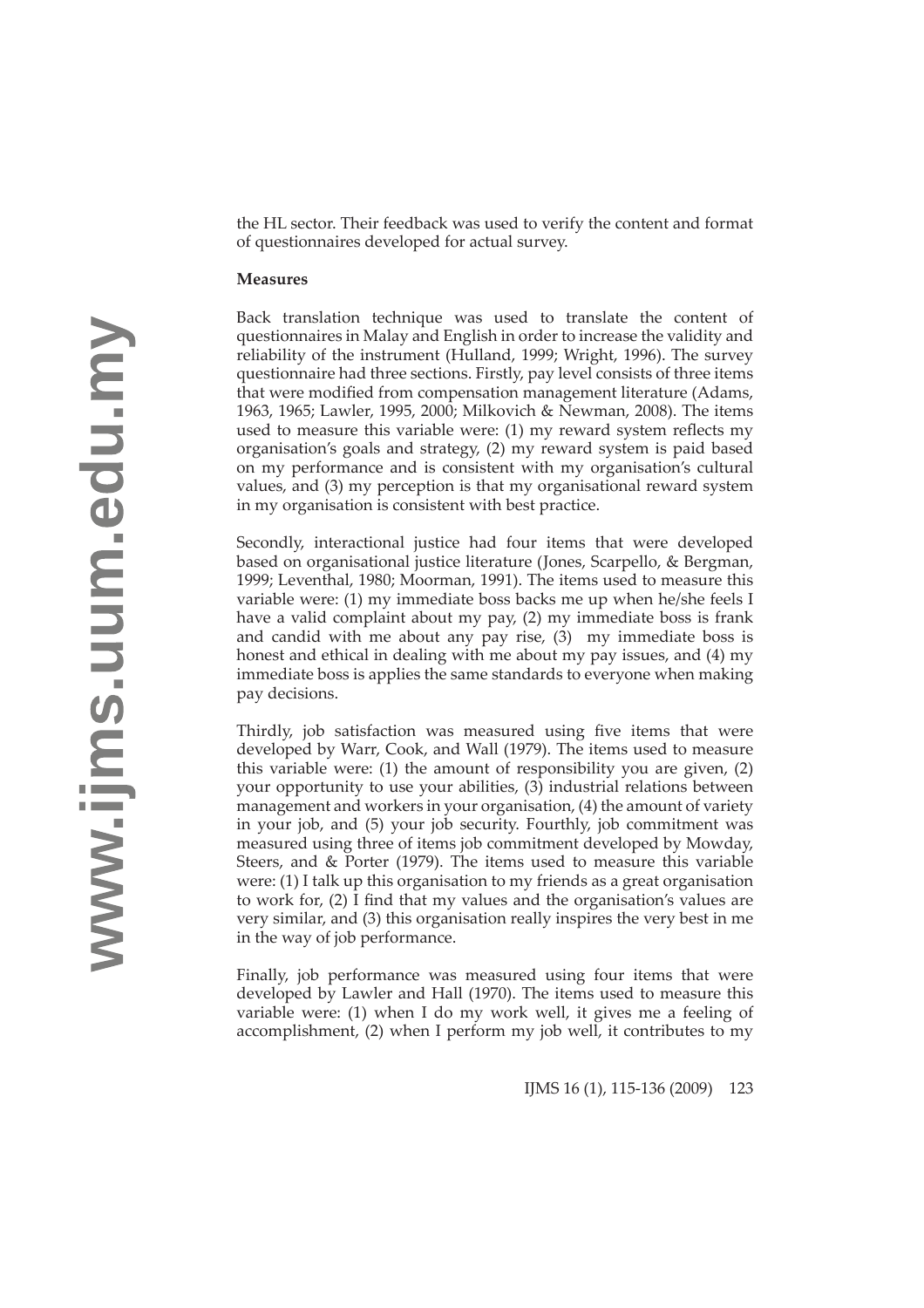personal growth and development, (3) I feel a great sense of personal satisfaction when I do my job well, and (4) doing my job well increases my feelings of self-esteem. These items were measured using a sevenitem scale ranging from "very strongly disagree/dissatisfied" (1) to "very strongly agree/satisfied" (7). Demographic variables were used as a controlling variable because this study focused on employee attitudes.

# **Sample**

The unit of analysis for this study was employees who have worked in the HL sector. Based on the website of Ministry of Higher Education, Malaysia (Statistik IPTA, 2006), the researchers contacted 100 institutions to obtain official permissions to conduct a survey. Only 21 of the institutions in Peninsular Malaysia agreed to participate in this study. In the first step of data collection procedure, the researchers met the division/department heads in the participating HL institutions to find out about the rules for distributing survey questionnaires in their divisions/departments. While considering the organisational rule, a convenient sampling technique was used to distribute 5000 questionnaires to employees through contact persons (e.g. secretary of department heads, assistant managers, and/ or human resource managers) of the institutions. Of that total, 917 usable questionnaires were returned to the researchers, yielding a 54.5% response rate. The survey questionnaires were answered by participants based on their consent and on a voluntarily basis. Statistical Package for Social Science (SPSS) version 14.0 was used to analyse the validity and reliability of questionnaire data and test the research hypotheses.

#### **FINDINGS**

### **Sample Profile**

Table 1 shows that the respondents were 51% females and 49% males. Most respondents were aged between 26 to 30 years (30%). A large number of respondents had a bachelor's degree (30%). The majority of respondents were support staff 40%. Most respondents worked in an academic division (70%). Respondents who had worked less than 2 years (28%) were the majority group. The biggest group of respondents served as permanent and confirmed staff (70%). The salaries of the majority of respondents were between RM1001 and RM1500 (26%). Malaysian citizens were the largest respondent group (99%). Finally, the majority of the respondents (64%) were staff who had worked in Malaysian public institutions of higher learning as compared to Malaysian private institutions of higher learning.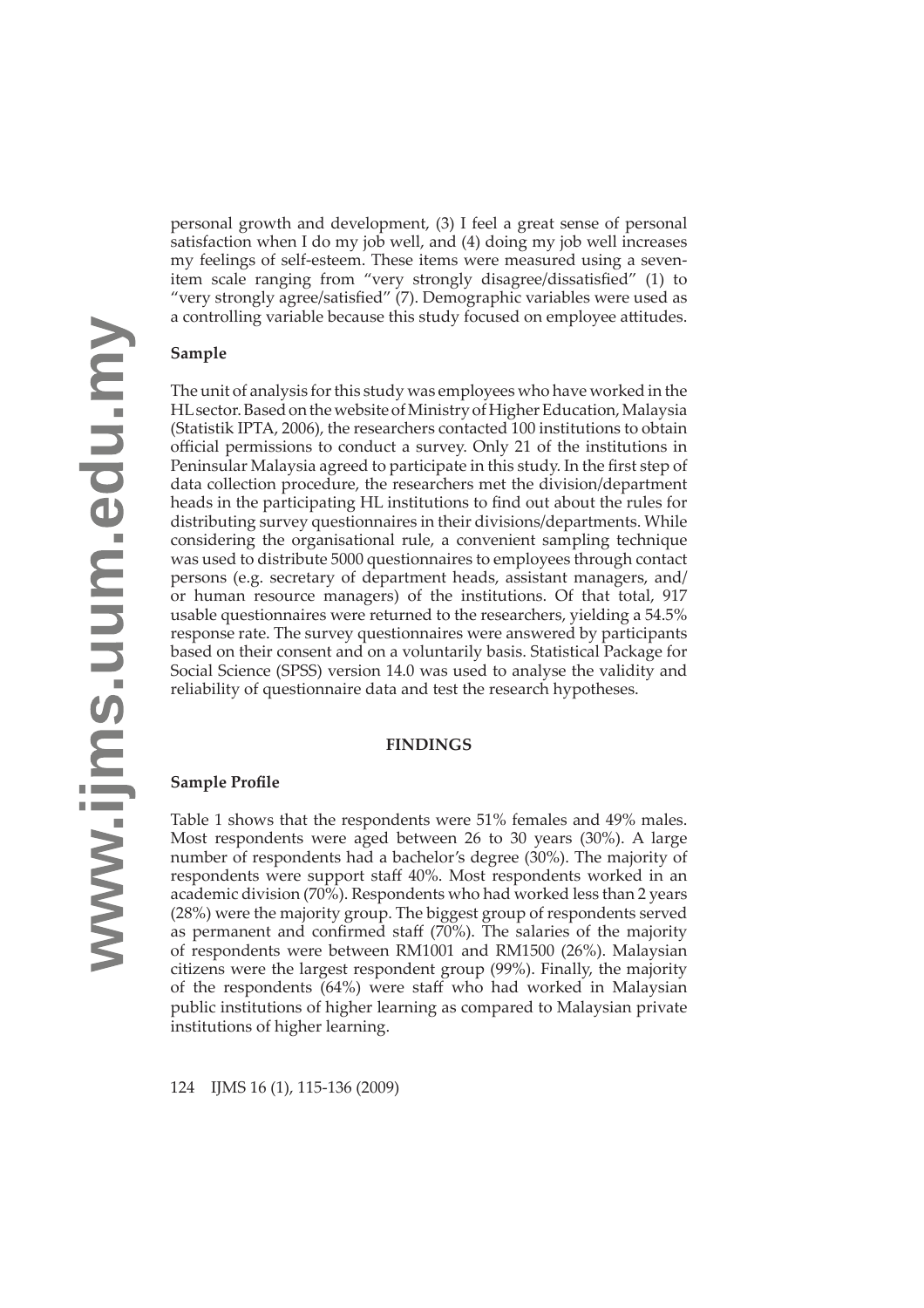| Sample Profile    | Sub-Profile                     | Percentage (%) |
|-------------------|---------------------------------|----------------|
| Gender            | Male                            | 49             |
|                   | Female                          | 51             |
| Age               | < 25 years                      | 16             |
|                   | 26 to 30 years                  | 30             |
|                   | 31 to 35 years                  | 20             |
|                   | 36 to 40 years                  | 15             |
|                   | >41 years                       | 19             |
| Education         | SRP/LCE                         | 5              |
|                   | SPM/MCE                         | 21             |
|                   | STP/HSC                         | $\overline{4}$ |
|                   | Diploma                         | 17             |
|                   | Bachelor                        | 30             |
|                   | Master                          | 19             |
|                   | PhD                             | 4              |
| Position          | Professional & Management Group | 16             |
|                   | Supporting Group                | 40             |
|                   | Professor                       | 1              |
|                   | Associate Professor             | 3              |
|                   | Lecturer                        | 38             |
|                   | Assistant Lecturer              | $\overline{2}$ |
| Division          | Academic                        | 70             |
|                   |                                 | 30             |
|                   | Non-Academic                    |                |
| Length of Service | Less than 2 years               | 28             |
|                   | 3 to 5 years                    | 27             |
|                   | 6 to 8 years                    | 14             |
|                   | 9 to 11 years                   | 7              |
|                   | 12 to 14 years                  | 6              |
|                   | More than 15 years              | 18             |
| Type of Service   | Permanent & Confirmed           | 70             |
|                   | Permanent & Probation           | 15             |
|                   | Contract                        | 12             |
|                   | Temporary                       | 3              |
|                   | ${}< 1000$                      | 18             |
| Salary (Ringgit)  | 1001 to 1500                    | 26             |
|                   | 1501 to 2000                    | 20             |
|                   |                                 | 11             |
|                   | 2001 to 2500<br>2501 to 3000    | 8              |
|                   |                                 | 7              |
|                   | 3001 to 3500                    |                |
|                   | >3501                           | 10             |
| Citizenship       | Malaysian                       | 99             |
|                   | Non-Malaysian                   | 1              |
| Institution       | Public                          | 64             |
|                   | Private                         | 36             |
|                   |                                 |                |

# **Table 1:** Sample Profile (N=917)

Note: SRP/LCE: Sijil Rendah Pelajaran Malaysia/Lower Certificate of Education SPM/MCE: Sijil Pelajaran Malaysia/Malaysia Certificate of Education STP/HSC: Sijil Tinggi Pelajaran/Higher School Certificate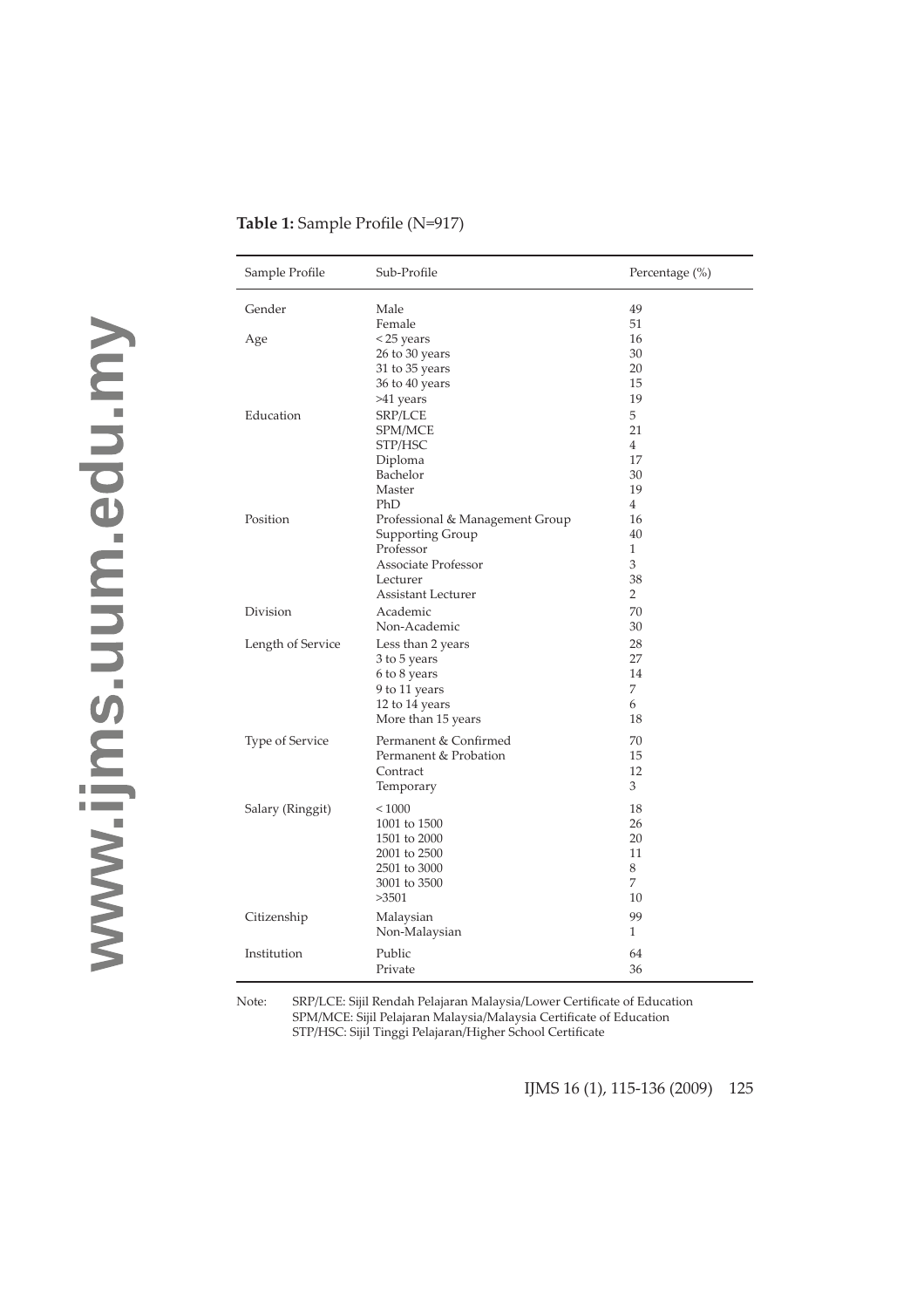# **Validity and Reliability Analyses for Measurement Scales**

The original survey questionnaires consisted of 38 items, which were related to five variables: pay level  $(7 \text{ items})$ , interactional justice  $(4 \text{ items})$ items), job satisfaction (14 items), job commitment (7 items), and job performance (6 items). The factor analysis with direct oblimin rotation was done for all variables. Table 2 shows the results of factor analysis process that condensed 38 items into 19 items. The Kaiser-Meyer-Olkin (KMO) and the Bartlett's test of sphericity were conducted for each variable. The KMO is a measure of sampling adequacy conducted for each variable and the results indicated that it was acceptable. Specifically, these statistical results showed that (1) all research variables exceeded the acceptable standard KMO value of 0.6, (2) all research variables were significant in Bartlett's test of sphericity, (3) all research variables had eigenvalues larger than 1, (4) the items for each research variable exceeded factor loadings of 0.50 (Hair, Anderson, Tatham, & Black, 1998), and (5) all research variables exceeded the acceptable standard of reliability analysis of 0.70. This result demonstrates the goodness of data for this study (Nunally & Bernstein, 1994). These statistical results support the notion of interactional justice theories (Adams, 1963, 1965; Bies & Shapiro, 1987; Bies et al., 1988; Lawler, 1971; Leventhal, 1980) and findings of previous study (Bloom, 1999; Mani, 2002; Pfeffer & Langton, 1993), signifying the goodness of data for this study as shown in Table 2.

| Measure                         | Item | Factor<br>Loading | <b>KMO</b> | Bartlett's Test of<br>Sphericity | Eigenvalue | Variance<br>Explained | Cronbach<br>Alpha |
|---------------------------------|------|-------------------|------------|----------------------------------|------------|-----------------------|-------------------|
| Pay Level                       | 3    | 0.83 to .88       | 0.73       | $1131.58; p=.000$                | 2.29       | 76.23                 | 0.84              |
| Interactional<br><b>Justice</b> | 4    | 0.80 to .88       | 0.77       | $2035.92$ ; p=.000               | 2.92       | 72.99                 | 0.88              |
| Job Satisfac-<br>tion           | 5    | 0.59 to .82       | 0.84       | $1447.91$ ; p=.000               | 2.91       | 58.16                 | 0.82              |
| Job Commit-<br>ment             | 3    | 0.54 to .90       | 0.68       | $694.46; p=.000$                 | 2.03       | 67.58                 | 0.76              |
| Job Perfor-<br>mance            | 4    | 0.83 to .89       | 0.82       | $2346.37; p=.000$                | 3.08       | 76.97                 | 0.90              |

**Table 2:** Results of Validity and Reliability Analyses

# **Correlation Analysis and Descriptive Statistics**

Table 3 shows the results of Pearson correlation analysis and descriptive statistics. The means for the variables range from 4.6 to 6.0, signifying that the levels of pay amount, interactional justice, job satisfaction, job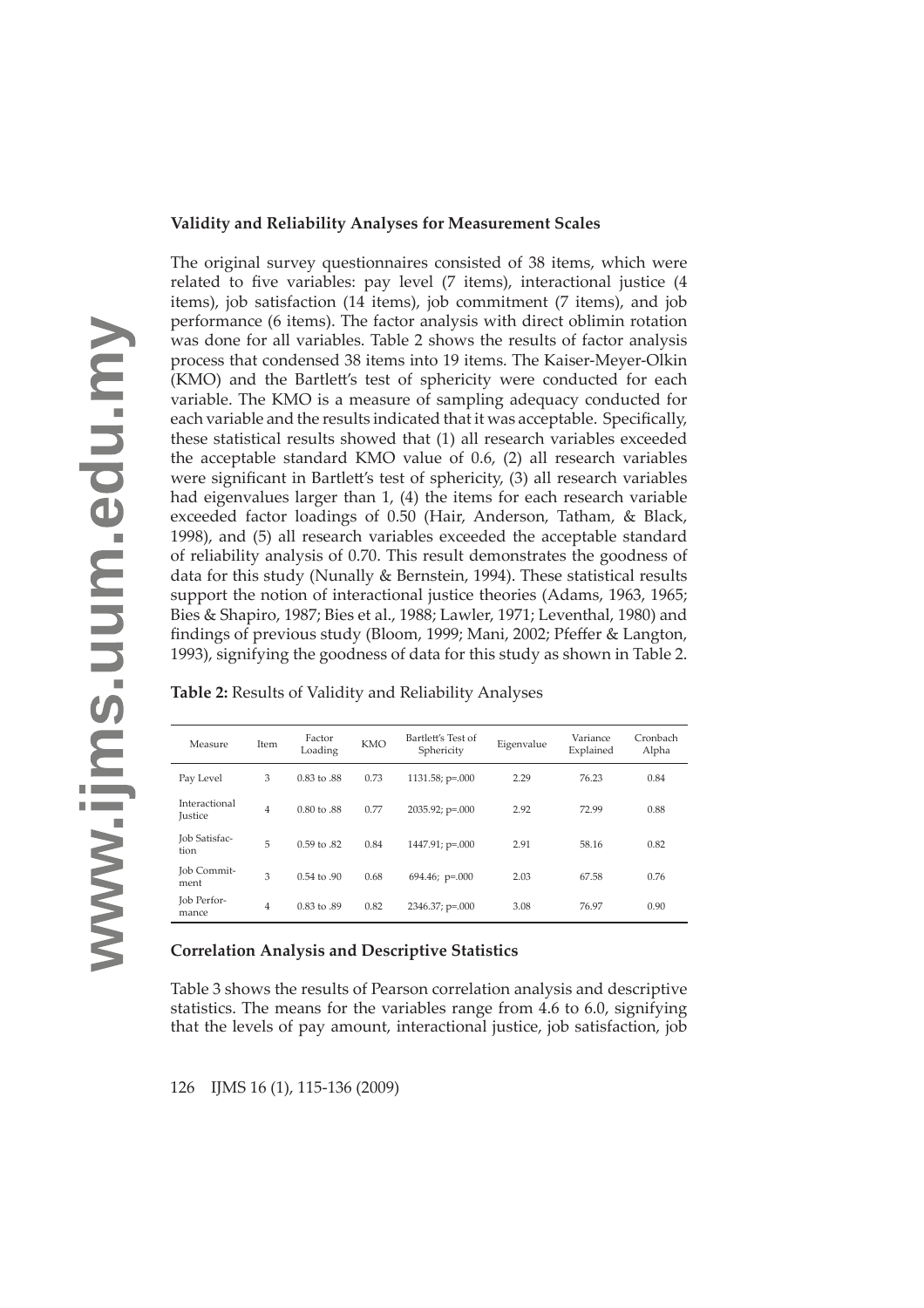commitment, and job performance range from high (4) to highest (7). Pay level positively and significantly correlated with job satisfaction, job commitment, and job performance  $(r=.44, p=.00; r=.42, p=.00; r=.30, p=.00,$ respectively), indicating that these variables are important determinants of job satisfaction, job commitment, and job performance. The correlation coefficients for the relationship between the independent variable (i.e. pay level) and the mediating variable (i.e. interactional justice), and the relationship between the independent variable (i.e. pay level) and the dependent variable (i.e. job satisfaction, job commitment, and job performance) were less than 0.90, indicating the data were not affected by serious collinearity problem (Hair et al., 1998).

| Variable                | Mean | Standard<br>Deviation | 1       | $\mathcal{P}$ | 3        | $\overline{4}$ | 5   |
|-------------------------|------|-----------------------|---------|---------------|----------|----------------|-----|
| Pay Level               | 4.6  | 1.4                   | (1)     |               |          |                |     |
| Interactional Justice   | 4.6  | 1.4                   | $.44**$ | (1)           |          |                |     |
| <b>Job Satisfaction</b> | 5.0  | 1.1                   | $.44**$ | $.46**$       | (1)      |                |     |
| <b>Job Commitment</b>   | 4.8  | 1.2                   | $.53**$ | $.42**$       | $.55***$ | (1)            |     |
| <b>Job Performance</b>  | 6.0  | 9.                    | $14**$  | $.18**$       | $.30**$  | $.26**$        | (1) |

**Table 3:** Correlation Matrix Result for the Research Variable

Note: Level of Significance: \*0.50; \*\* 0.01; \*\* \*0.001 Reliability Estimation in the Parenthesis (1)

### **Outcomes of Testing Mediating Model**

Stepwise regression analysis was recommended to assess the magnitude and direction of each independent variable, and vary the mediating variable in the relationship between many independent variables and one dependent variable (Foster, Stine, & Waterman, 1998). Baron and Kenny (1986) suggested that a mediating variable can be considered when it meets three conditions: firstly, the predictor variables are significantly correlated with the hypothesised mediator. Secondly, the predictor and mediator variables are all significantly correlated with the dependent variable. Thirdly, a previously significant effect of predictor variables is reduced to non-significance or reduced in terms of effect size after the inclusion of mediator variables into the analysis (Wong, Hui, & Law, 1995). In this regression analysis, standardised coefficients (standardised beta) were used for all analyses (Jaccard, Turrisi, & Wan, 1990). Table 4 shows that the outcomes of testing the hypotheses using stepwise regression analysis.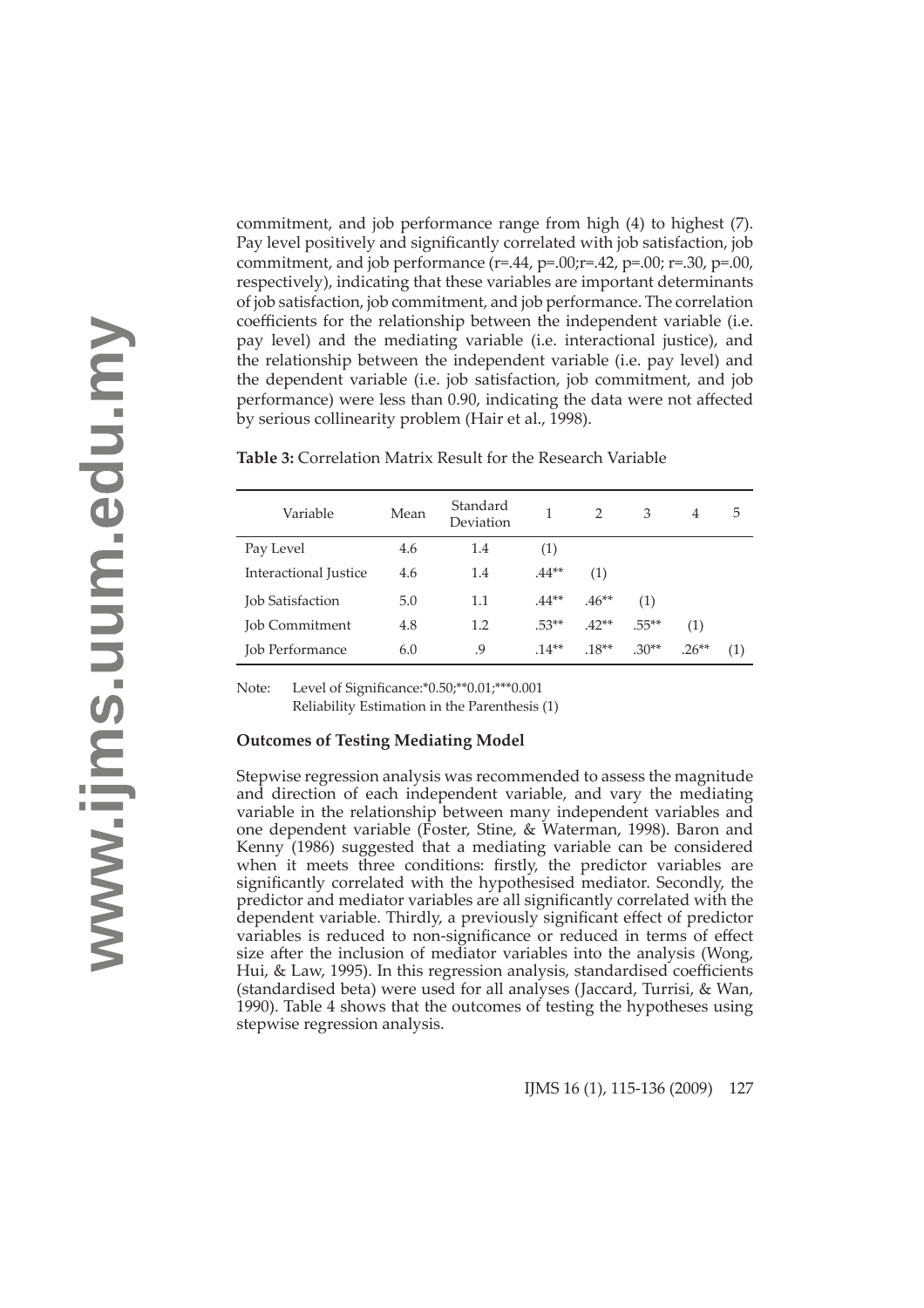Table 4: Results of Stepwise Regression Analysis for Interactional Justice as the Mediating Variable and Job Satisfaction, Job Commitment and Job Performance as the Dependent Variable **Table 4:** Results of Stepwise Regression Analysis for Interactional Justice as the Mediating Variable and Job Satisfaction, Job Commitment and Job Performance as the Dependent Variable

| $.10**$<br>-05<br>8<br>9.<br>$12**$<br>-05<br>$-0.2$<br>SG.<br>$8.26***$<br>$\odot$<br>$\rm 0.0$<br>÷04<br>Ŕ,<br>$\Xi$<br>Ξ.<br>Step <sub>2</sub><br>$.13***$<br>$3.51***$<br>$\ddot{\circ}$<br>$\mathcal{S}$<br>90.<br>90.<br>$-0.02$<br>-07<br>S.<br>S.<br>$-03$<br>S.<br>$\odot$<br>-04<br>Step 1<br>$.38***$<br>$.23***$<br>$\ddot{36}$<br>$-0$<br>$.15***$<br>$.12***$<br>-.05<br>$-0.7*$<br>.35<br>S.<br>-.02<br>$\sum_{i=1}^{n}$<br>÷04<br>42.10***<br>°.<br>Ś.<br>Step 3<br>$-10**$<br>$47***$<br>32<br>-.02<br>$.15***$<br>$.11***$<br>-.05<br>38.4***<br>$\overline{.20}$<br>-.03<br>$-0.06$<br>÷Ö4<br>$\dot{\Xi}$<br>Ġ.<br>Э.<br>Step <sub>2</sub><br>$.15***$<br>$-0.2$<br>$16**$<br>-.05<br>$-0.8$<br>$\mathbf{S}$<br>-.05<br>$-22***$<br>$12.8***$<br>$-10$<br>S.<br>$\Xi$<br>Step <sub>1</sub><br>$.25***$<br>$.08*$<br>$-0.7*$<br>$34***$<br>$\ddot{\circ}$<br>$-0.2$<br>$-0.3$<br>.03<br><b>SO</b> .<br>-.04<br>$\ddot{3}$<br>$35.4***$<br>$60$ .<br>₩.<br>- 04<br>ಸ<br>Step <sub>3</sub><br>$.39***$<br>$13**$<br>$09**$<br>$-11**$<br>-.05<br>$-0.08$<br>$\mathbf{S}$<br>S.<br>$\dot{\textrm{S}}$<br>24.3***<br>$\ddot{.}$<br>S.<br>$-03$<br>$-0.03$<br>Б.<br>Step <sub>2</sub><br>-95<br>$-21***$<br>$\overline{10}$<br>$60$ .<br>$10.4***$<br>$\overline{10}$<br>$-0.5$<br>$14**$<br>$-05$<br>$-0.5$<br>$11**$<br>$-10$<br>05<br>$-0.3$<br>Step 1<br><u>Independent Variable</u><br>Pay Level<br><b>Controlling Variables</b><br>Interactional Justice<br>Mediating Variable<br>Length of Service<br>Adjusted R <sup>2</sup><br>Citizenship<br>Institution<br>Education<br>Division<br>Position<br>Gender<br>Service<br>Salary<br>$\Delta$ $\rm R^2$<br>Age<br>R <sup>2</sup> | Variable                                 |           | <b>Job Satisfaction</b> |           |           | Job Commitment |         |           | Job Performance |                |
|----------------------------------------------------------------------------------------------------------------------------------------------------------------------------------------------------------------------------------------------------------------------------------------------------------------------------------------------------------------------------------------------------------------------------------------------------------------------------------------------------------------------------------------------------------------------------------------------------------------------------------------------------------------------------------------------------------------------------------------------------------------------------------------------------------------------------------------------------------------------------------------------------------------------------------------------------------------------------------------------------------------------------------------------------------------------------------------------------------------------------------------------------------------------------------------------------------------------------------------------------------------------------------------------------------------------------------------------------------------------------------------------------------------------------------------------------------------------------------------------------------------------------------------------------------------------------------------------------------------------------------------------------------------------------------------------------|------------------------------------------|-----------|-------------------------|-----------|-----------|----------------|---------|-----------|-----------------|----------------|
|                                                                                                                                                                                                                                                                                                                                                                                                                                                                                                                                                                                                                                                                                                                                                                                                                                                                                                                                                                                                                                                                                                                                                                                                                                                                                                                                                                                                                                                                                                                                                                                                                                                                                                    |                                          |           |                         |           |           |                |         |           |                 | Step 3         |
|                                                                                                                                                                                                                                                                                                                                                                                                                                                                                                                                                                                                                                                                                                                                                                                                                                                                                                                                                                                                                                                                                                                                                                                                                                                                                                                                                                                                                                                                                                                                                                                                                                                                                                    |                                          |           |                         |           |           |                |         |           |                 | $.08*$         |
|                                                                                                                                                                                                                                                                                                                                                                                                                                                                                                                                                                                                                                                                                                                                                                                                                                                                                                                                                                                                                                                                                                                                                                                                                                                                                                                                                                                                                                                                                                                                                                                                                                                                                                    |                                          |           |                         |           |           |                |         |           |                 | $\odot$        |
|                                                                                                                                                                                                                                                                                                                                                                                                                                                                                                                                                                                                                                                                                                                                                                                                                                                                                                                                                                                                                                                                                                                                                                                                                                                                                                                                                                                                                                                                                                                                                                                                                                                                                                    |                                          |           |                         |           |           |                |         |           |                 | 5.             |
|                                                                                                                                                                                                                                                                                                                                                                                                                                                                                                                                                                                                                                                                                                                                                                                                                                                                                                                                                                                                                                                                                                                                                                                                                                                                                                                                                                                                                                                                                                                                                                                                                                                                                                    |                                          |           |                         |           |           |                |         |           |                 | $-0.3$         |
|                                                                                                                                                                                                                                                                                                                                                                                                                                                                                                                                                                                                                                                                                                                                                                                                                                                                                                                                                                                                                                                                                                                                                                                                                                                                                                                                                                                                                                                                                                                                                                                                                                                                                                    |                                          |           |                         |           |           |                |         |           |                 | 5Ö             |
|                                                                                                                                                                                                                                                                                                                                                                                                                                                                                                                                                                                                                                                                                                                                                                                                                                                                                                                                                                                                                                                                                                                                                                                                                                                                                                                                                                                                                                                                                                                                                                                                                                                                                                    |                                          |           |                         |           |           |                |         |           |                 | 60.            |
|                                                                                                                                                                                                                                                                                                                                                                                                                                                                                                                                                                                                                                                                                                                                                                                                                                                                                                                                                                                                                                                                                                                                                                                                                                                                                                                                                                                                                                                                                                                                                                                                                                                                                                    |                                          |           |                         |           |           |                |         |           |                 | $.13***$       |
|                                                                                                                                                                                                                                                                                                                                                                                                                                                                                                                                                                                                                                                                                                                                                                                                                                                                                                                                                                                                                                                                                                                                                                                                                                                                                                                                                                                                                                                                                                                                                                                                                                                                                                    |                                          |           |                         |           |           |                |         |           |                 | 06             |
|                                                                                                                                                                                                                                                                                                                                                                                                                                                                                                                                                                                                                                                                                                                                                                                                                                                                                                                                                                                                                                                                                                                                                                                                                                                                                                                                                                                                                                                                                                                                                                                                                                                                                                    |                                          |           |                         |           |           |                |         |           |                 | $-0.02$        |
|                                                                                                                                                                                                                                                                                                                                                                                                                                                                                                                                                                                                                                                                                                                                                                                                                                                                                                                                                                                                                                                                                                                                                                                                                                                                                                                                                                                                                                                                                                                                                                                                                                                                                                    |                                          |           |                         |           |           |                |         |           |                 | $-0.3$         |
|                                                                                                                                                                                                                                                                                                                                                                                                                                                                                                                                                                                                                                                                                                                                                                                                                                                                                                                                                                                                                                                                                                                                                                                                                                                                                                                                                                                                                                                                                                                                                                                                                                                                                                    |                                          |           |                         |           |           |                |         |           |                 | 04             |
|                                                                                                                                                                                                                                                                                                                                                                                                                                                                                                                                                                                                                                                                                                                                                                                                                                                                                                                                                                                                                                                                                                                                                                                                                                                                                                                                                                                                                                                                                                                                                                                                                                                                                                    |                                          |           |                         |           |           |                |         |           |                 | $.16***$       |
|                                                                                                                                                                                                                                                                                                                                                                                                                                                                                                                                                                                                                                                                                                                                                                                                                                                                                                                                                                                                                                                                                                                                                                                                                                                                                                                                                                                                                                                                                                                                                                                                                                                                                                    |                                          |           |                         |           |           |                |         |           |                 | $\overline{C}$ |
|                                                                                                                                                                                                                                                                                                                                                                                                                                                                                                                                                                                                                                                                                                                                                                                                                                                                                                                                                                                                                                                                                                                                                                                                                                                                                                                                                                                                                                                                                                                                                                                                                                                                                                    |                                          |           |                         |           |           |                |         |           |                 | 05             |
|                                                                                                                                                                                                                                                                                                                                                                                                                                                                                                                                                                                                                                                                                                                                                                                                                                                                                                                                                                                                                                                                                                                                                                                                                                                                                                                                                                                                                                                                                                                                                                                                                                                                                                    |                                          |           |                         |           |           |                |         |           |                 | $18.0***$      |
|                                                                                                                                                                                                                                                                                                                                                                                                                                                                                                                                                                                                                                                                                                                                                                                                                                                                                                                                                                                                                                                                                                                                                                                                                                                                                                                                                                                                                                                                                                                                                                                                                                                                                                    |                                          |           |                         |           |           |                |         |           |                 | 02             |
|                                                                                                                                                                                                                                                                                                                                                                                                                                                                                                                                                                                                                                                                                                                                                                                                                                                                                                                                                                                                                                                                                                                                                                                                                                                                                                                                                                                                                                                                                                                                                                                                                                                                                                    | $\mathbb{F}\mathbin{\Delta}\mathbb{R}^2$ | $10.4***$ | 24.9***                 | $35.4***$ | $12.8***$ | 26.4***        | 56.5*** | $3.51***$ | $3.97***$       | 5.20***        |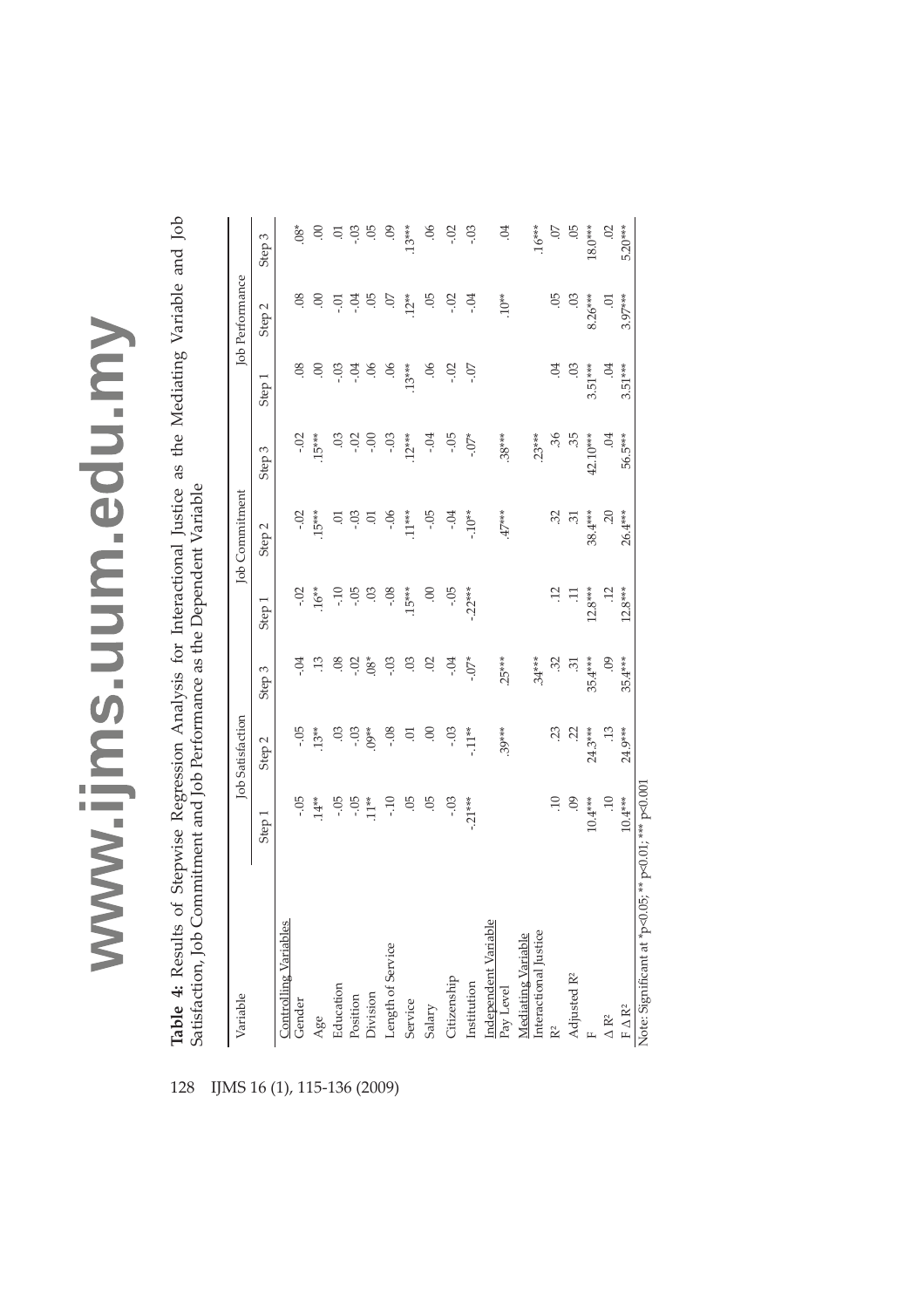The results of testing hypothesis are summarised in Step 3 of the table. Firstly, the relationship between interactional justice and pay level significantly correlates with job satisfaction  $(\beta = .34, p > 0.000)$ , therefore H1 was supported. This relationship explained that the significant relationship between pay level and job satisfaction in Step 2 ( $\beta$ =.39, p<0.000) did not change to non-significance in Step 3 ( $\beta$ =.25, p<0.000) when interactional justice is entered in the analysis. However, the strength of such relationships was decreased in Step 3. This result confirms the mediating role of interactional justice in the relationship between pay level and job satisfaction.

Secondly, the relationship between interactional justice and pay level significantly correlates with job commitment ( $\beta$ =.23, p<0.000), therefore H2 was supported. This relationship explained that the significant relationship between pay level and job commitment in Step 2 ( $\beta$ =.47, p=.000) did not change to non-significance in Step 3 ( $\beta$ =.38, p=.000) when interactional justice is included in the analysis. However, the strength of such relationship was decreased in Step 3. This result confirms the mediating role of interactional justice in the relationship between pay level and job commitment.

Finally, the relationship between interactional justice and pay level significantly correlates with job performance ( $\beta$ =.16, p<0.000), therefore H3 was supported. This relationship explained that the significant relationship between pay level and job performance in Step 2 ( $\beta$ =.10, p<0.00) had changed to non-significance in Step 3 ( $\beta$ =.04, p<0.05) when interactional justice is included in the analysis. This result confirms the mediating role of interactional justice in the relationship between pay level and job performance. Thus, the results of testing the mediating model confirmed that interactional justice does act as a full mediating variable in pay level and personal outcomes in the HL sector sample.

### **DISCUSION AND IMPLICATIONS**

The findings of this study confirmed that interactional justice does act as a full mediating variable in the pay system models of the HL sector. In the sector, HR managers and/or managers use the policy and procedures formulated by the stakeholders to distribute pay levels to all employees. In terms of employees' perspective, the majority of employees perceive that employers have provided higher pay levels based on their contributions. Employees perceive that HR managers are able to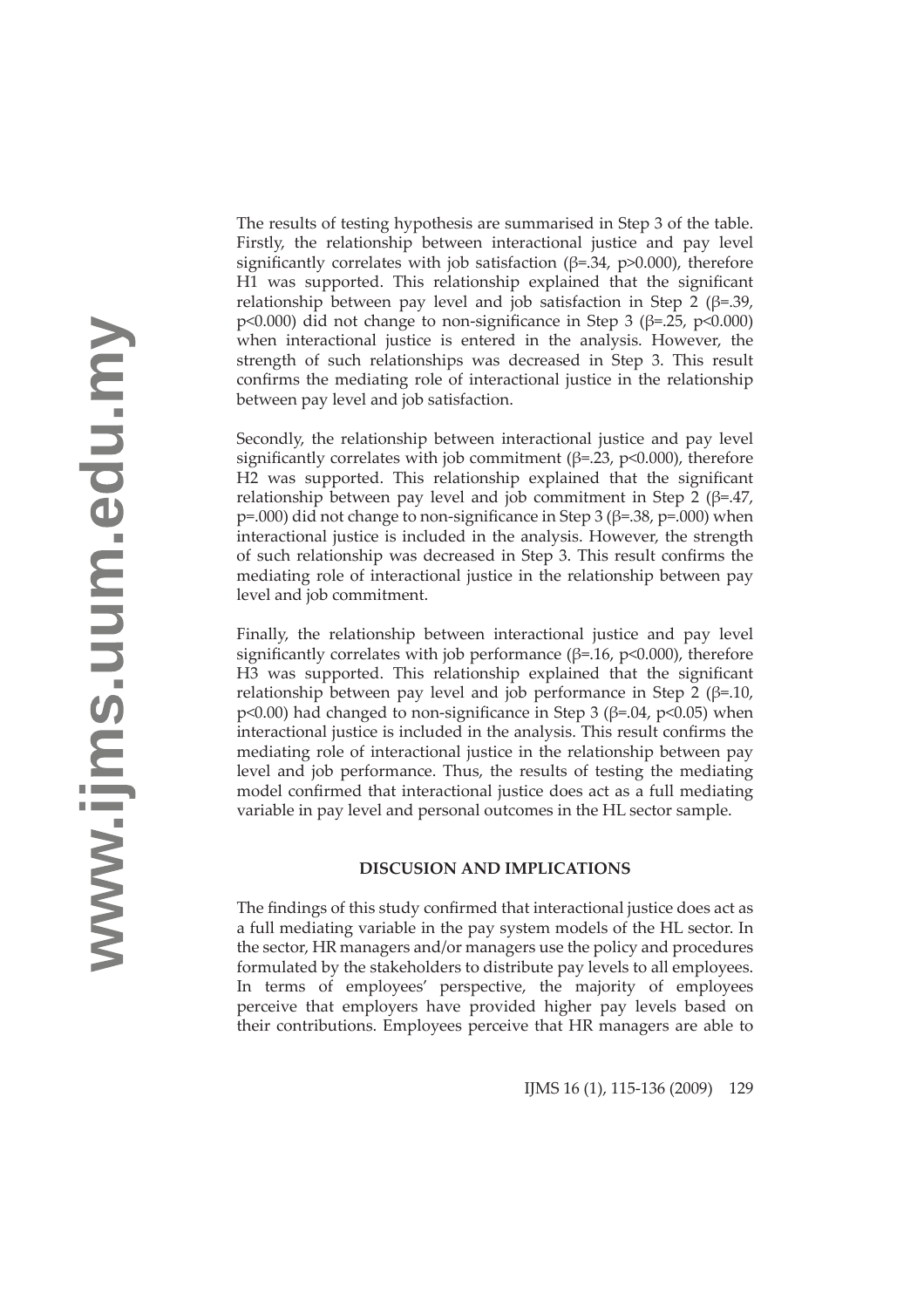use proper treatment in determining pay levels, and this has invoked their feelings of justice about the managerial' styles. When employees' feelings of interactional justice are high, this may lead to increased job satisfaction, job commitment, and job performance in the HL sector. The implications of this study can be divided into three major aspects: theoretical contribution, robustness of research methodology, and practical contribution. In terms of theoretical contribution, the findings of this study advocated that the effect of pay level on personal outcomes (i.e., job satisfaction, job commitment, and job performance) is indirectly influenced by feelings of interactional justice. This result was strongly supported by studies done by Bloom (1999), Mani (2002) and Pfeffer and Langton (1993). These findings have extended previous research conducted in most Western countries and provided great potential to understand the notion of interactional justice in the HL sector pay level model.

Regarding the robustness of research methodology, the data gathered from compensation management literature, the in-depth interviews, and the survey questionnaire have satisfactorily met the requirements of validity and reliability, and this can lead to the production of accurate and reliable findings. With respect to practical contributions, the findings of this study may be used as guidelines by HR practitioners to improve the design and administration of pay level policies in organisations. Firstly, the level of pay needs to be designed based on multiple criteria (such as job, performance, needs and/or competitor's pay) to appreciate employee contributions in the workplace. Secondly, adequacy of monetary rewards (e.g. salary and bonus) and non-monetary rewards (e.g. leave, health care, official work claims, loan, and retirement awards) need be adjusted according to current external and internal organisational changes. This adjustment can help employees to meet basic needs, as well as improve standard of living and status in society. Thirdly, the contents and methods of compensation training programme need to be renewed according to current organisational changes, and this may increase the capabilities of HR managers and/or managers to design creative pay plans, properly use pay distribution rules, as well as manage employee attitudes toward pay systems. Finally, human resource policies need to focus on recruiting knowledgeable and experienced employees in labour and employment laws, and this may decrease malpractices in implementing pay policies and procedures in organisations. Considering such suggestions will invoke employees' feelings of justice to the managers' styles in making pay decisions, and this may lead to increased positive subsequent personal outcomes in organisations.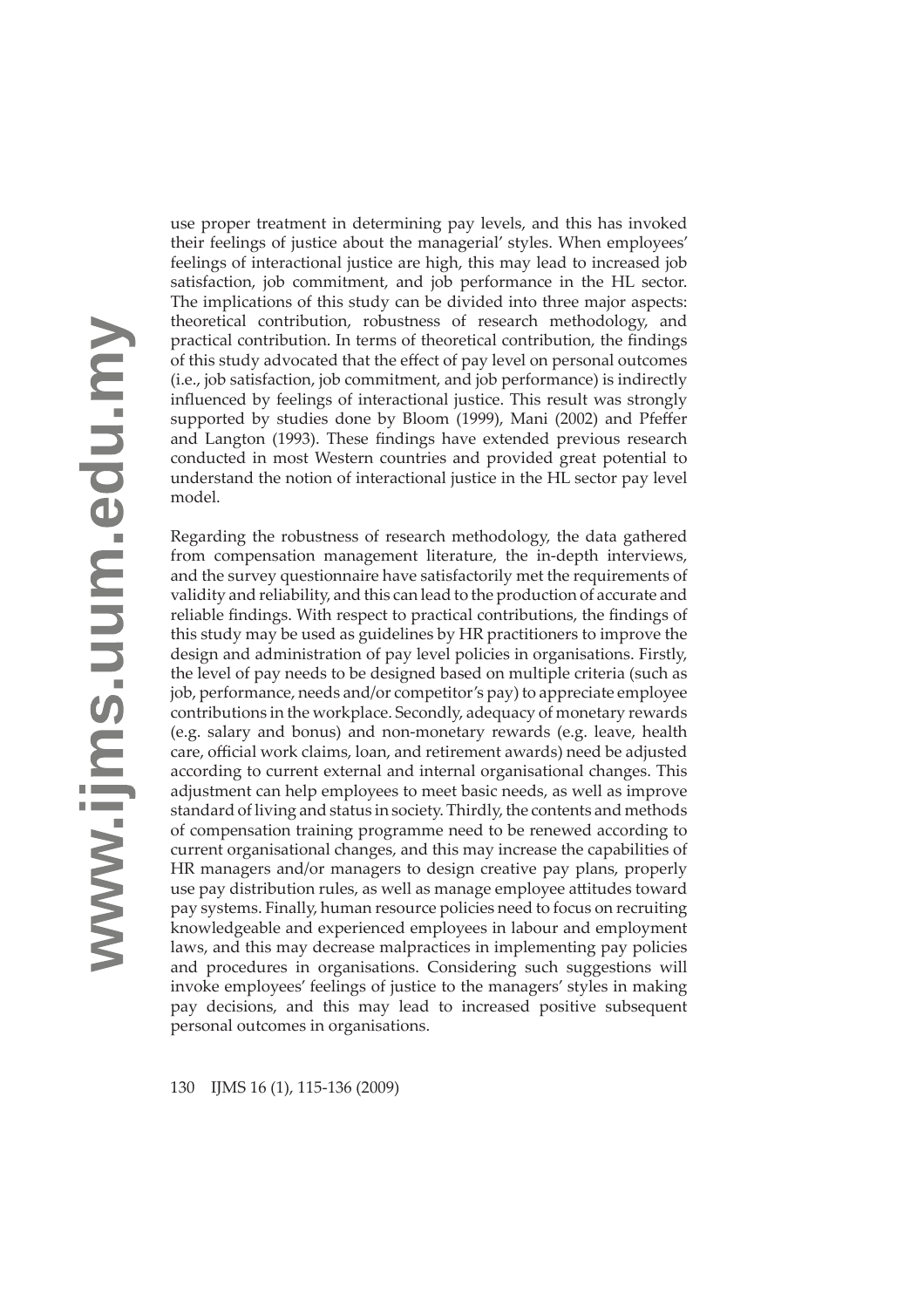#### **LIMITATIONS**

The conclusion drawn from the results of this study should consider the limitations below. Firstly, a cross-sectional research method could not capture the developmental issues (e.g. intra-individual change and restrictions of making inference to participants) and/or causal connections between variables of interest. Secondly, this study only examined the relationship between latent variables, and the conclusion drawn from this study does not specify the relationship between specific indicators for the independent variable, mediating variable, and dependent variable. Thirdly, the outcomes of multiple stepwise regression analysis had focused on the level of performance variation explained by the regression equations (Tabachnick & Fidell, 2001), whereas there are still a number of unexplained factors that need to be incorporated to identify the causal relationship among variables and their relative explanatory power. Finally, the sample for this study was taken from one industry (i.e. educational) sector that allowed the researchers to gather data via survey questionnaires. These limitations may decrease the ability to generalise the findings of this study to other industry settings.

#### **SUGGESTIONS FOR FUTURE RESEARCH**

Directions for future research should consider the conceptual and methodological limitations of this study. Firstly, several organisational (e.g. type, ownership, and size) and personal (e.g. gender, length of service, and salary) characteristics should be further explored, and this may provide meaningful perspectives for understanding of how individual similarities and differences affect pay level policies. Secondly, the limitations of cross-sectional research method may be overcome if longitudinal studies are used to collect data, and describe the patterns of change and the direction and magnitude of causal relationships between variables of interest. Thirdly, the effect of pay level policies on personal outcomes via its impact upon feelings of interactional justice can be clearly understood if more organisational sectors are used as a pay referent. Fourthly, other theoretical constructs of organisational justice theory, such as procedural justice and distributive justice need to be considered because they have widely been recognised as an important hub that links pay level policies to personal outcomes (Greenberg, 1996 & 2003; Heneman, 2002; Skarlicki & Folger, 1997). Finally, other personal outcomes of interactional justice such as job turnover, ethnicity, and deviant behaviours need to be included in future research (Greenberg,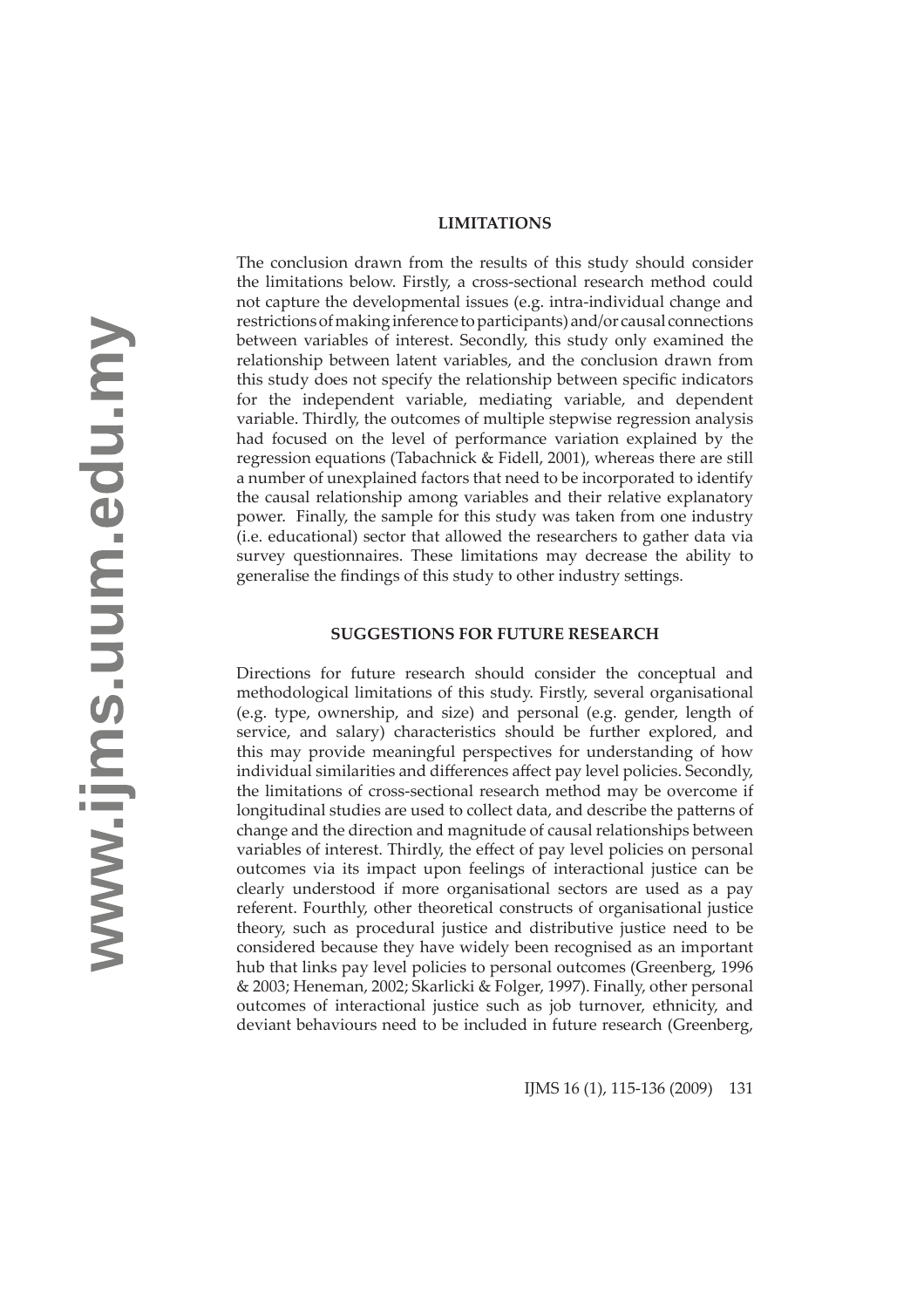1996 & 2003; Robbins et al., 2000). The importance of these issues needs to be further discussed in future research.

# **CONCLUSION**

This study confirmed that interactional justice does act a mediating role in the pay system models of the studied organisations. This result has also broadened and supported compensation research literature mostly published in Western countries. Therefore, current research and practice within the pay system models needs to consider perceptions of interactional justice as a critical aspect of the pay level. This study further suggested that HR managers and/or managers should be trained to practise good treatment (e.g. show respect and accountability) in making pay decisions. The ability of HR managers and/or managers to practise such treatments will strongly invoke employees' feelings of interactional justice. As a result, it may lead to increased positive attitudinal and behavioural outcomes. Thus, such positive outcomes may lead employees to maintain and sustain organisational competitiveness in the global economy.

### **REFERENCES**

- Adams, J.S. (1963). Towards an understanding of inequity. *Journal of Abnormal and Social Psychology*, *67*, 422-436.
- Adams, J.S. (1965). Inequity in social exchange. In L. Berkowitz (Ed.). *Advances in Experimental Social Psychology*, *2,* (pp. 267-299). New York: Academic Press.
- Allen, R.S., & White, C.S. (2002). Equity sensitivity theory: A test of responses of two types of under-reward situations. *Journal of Managerial Issues*, *14*(4), 435-152.
- Anthony, W.P., Perrewe, P.L., & Kacmar, K.M. (1996). *Strategic human resource management*. New York: Harcourt Brace.
- Aryee, S. (1999). An examination of the moderating influence of breadwinner role salience on the pay-life satisfaction relationship. *Human Relations*, *52*(10), 1279-1290.
- Aziz Report. (1968). *Report of the Royal Commission on the teaching services*, West Malaysia. Unpublished Report, Public Services Department, Malaysia.
- Bain Report. (1956). *Report of the commission on public services of the governments of Sarawak, North Borneo and Brunei*, Unpublished Report, Public Services Department, Malaysia.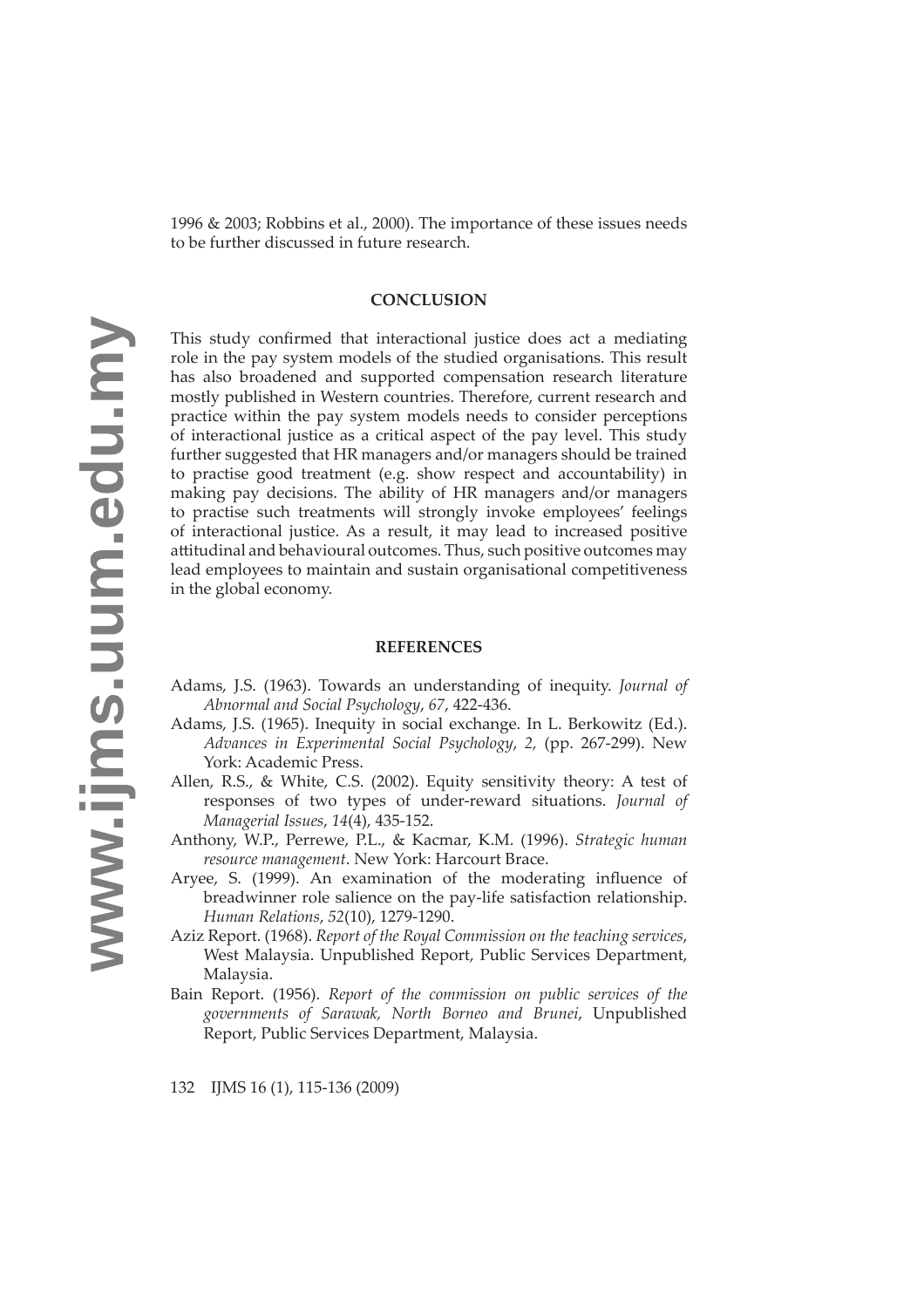- Baron, R.M., & Kenny, D.A. (1986). The moderator-mediator variable distinction in social psychological research: Conceptual, strategic, and statistical considerations. *Journal of Personality and Social Psychology*, *51*(6), 1173-1182.
- Belcher, D.W., & Atkinson, T. (1987). *Compensation administration*. Englewood Cliffs, NJ: Prentice Hall.
- Belcher, D.W., Ferris, N.B., & O'Neill, J. (1985). How wage surveys are being used. *Compensation and Benefits Review*, 17(4), 34-51.
- Benham Report. (1950). Report of the special committee on salaries in the Federation of Malaya. Unpublished Report, Public Services Department, Malaysia.
- Bies, R.J., & Shapiro. D.L. (1987). Interactional fairness judgements: The infl uence of causal accounts. *Social Justice Research*, *1*, 1999-218.
- Bies, R.J., Shapiro, D.L., & Cummings, L.L. (1988). Causal accounts and managing organizational conflict: Is it enough to say it's not fault? *Communication Research*, *15*, 381-399.
- Bloom, M. (1999). The performance effects of pay dispersion on individuals and organizations. *Academy of Management Journal, 42*(1), 25-40.
- Foster, D.P., Stine, B., & Waterman, R. (1998). *Business analysis using regression: A casebook*. Place: Springer-Verlag.
- Gomez-Mejia, L.R., Welbourne, T.M., & Wiseman, R.M. (2000). The role of risk sharing and risk taking under gainsharing. *The Academic of Management Review*, *25*(3), 492-507.
- Giacobbe-Miller, J.K., Miller, D.J., & Victorov, V.I. (1998). A comparison of Russian and U.S. pay allocation decisions, distributive justice judgements, and productivity under different payment conditions. *Personnel Psychology*, *51*(1), 137-364.
- Greenberg, J. (1996). *The quest for justice on the job: Essays and experiments*. Thousand Oaks, CA: Sage.
- Greenberg, J. (2003). Creating unfairness by mandating fair procedures: The hidden words of a pay-for-performance plan. *Human Resource Management Review*, *13*, 41-57.
- Hair, J.F., Anderson, R.E., Tatham, R.L., & Black, W.C. (1998). *Multivariate data analysis*. New Jersey: Prentice-Hall International.
- Harun Report. (1972). Report of the Royal Commission on the remunerations and conditions of service in local authorities and statutory authorities. Unpublished Report, Public Services Department, Malaysia.
- Henderson, R.I. (2005). *Compensation management in a knowledge basedworld*. New Jersey: Prentice-Hall.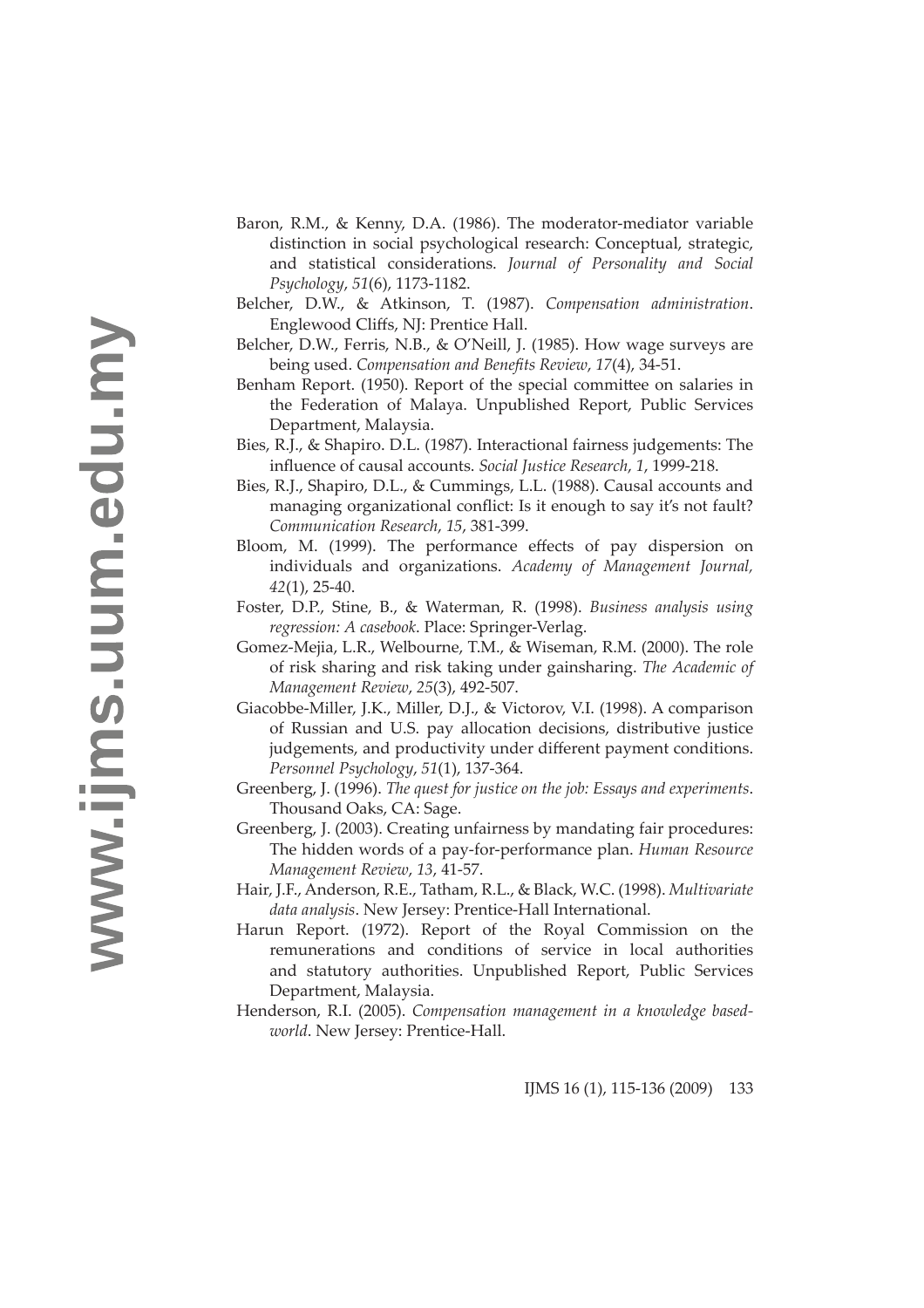- Heneman, H.G. (2002). Compensation research directions and suggestions for the new millennium. *Human Resource Management Review*, *12*, 75-80.
- Heneman, H.G., & Schwab, D.P. (1985). Pay satisfaction multidimensional nature and measurement. *International Journal of Psychology*, *20*, 129- 141.
- Hills, F., Scott, D., Markham, S., & Vest, M. (1987). Merit pay: Just or unjust desserts. *Personnel Administrator*, *32*, 53-64.
- Hofstede, G. (1991). *Cultures and organisations*: Software of the Mind. New York: McGraw-Hill.
- Hulland, J. (1999). Use of partial least square (PLS) in strategic management research: A review of four recent studies. *Strategic Management Journal*, *20*(2), 195-204.
- Ibrahim Ali Report. (1975). Revised report of the royal salaries Commission. Unpublished Report, Public Services Department, Malaysia.
- Ismail, A., Ismail, Y., & Sulaiman, M. (2007). Distributive justice, pay structure, and attitudes and behaviour: A case of Malaysian public institutions of higher learning. *Proceedings of Academy for Global Business Advancement*, *4*(1), 619-618.
- Jaccard, J., Turrisi, R., & Wan, C.K. (1990). *Interaction eff ects in multiple regression*, *72*, Newsburg Park, California: SAGE Publications.
- Jones, F.F., Scarpello, V., & Bergman, T. (1999). Pay procedures what makes them fair? *Journal of Occupational and Organisation Psychology*, *72*(2), 129-145.
- Lawler, E.E. (1971). *Pay and organisational effectiveness: A psychological view*. New York: McGraw-Hill.
- Lawler, E.E. (1995). The new pay: A strategic approach. *Compensation and Benefi ts Review,* 14-22.
- Lawler, E.E. (2000). *Rewarding excellence: Pay strategies for the new-economy*. San Francisco: Jossey-Bass.
- Lawler, E.E., & Hall, D.T. (1970). Relationship of job characteristics to job involvement, satisfaction, and intrinsic motivation. *Journal of Applied Psychology*, *54*, 305-312.
- Ledford, G.E., & Hawk, E.J. (First Quarter 2000). Compensation strategy: A guide for senior managers. *ACA Journal*, *9*(1). 28-38.
- Leventhal, G.S. (1980). Fairness in social relationships. In J.T. Spence, & R.C. (Eds.). *Contemporary Topics in Social Psychology*, (p.p. 211-240). Morristown, New Jersey: General Learning Press.
- Mahathir Report. (1976). Report on the Cabinet Committee appointed by Cabinet to examine Royal salaries commission, Vol. I & II on the remuneration and terms and conditions of service in the public sector. Unpublished Report, Public Services Department, Malaysia.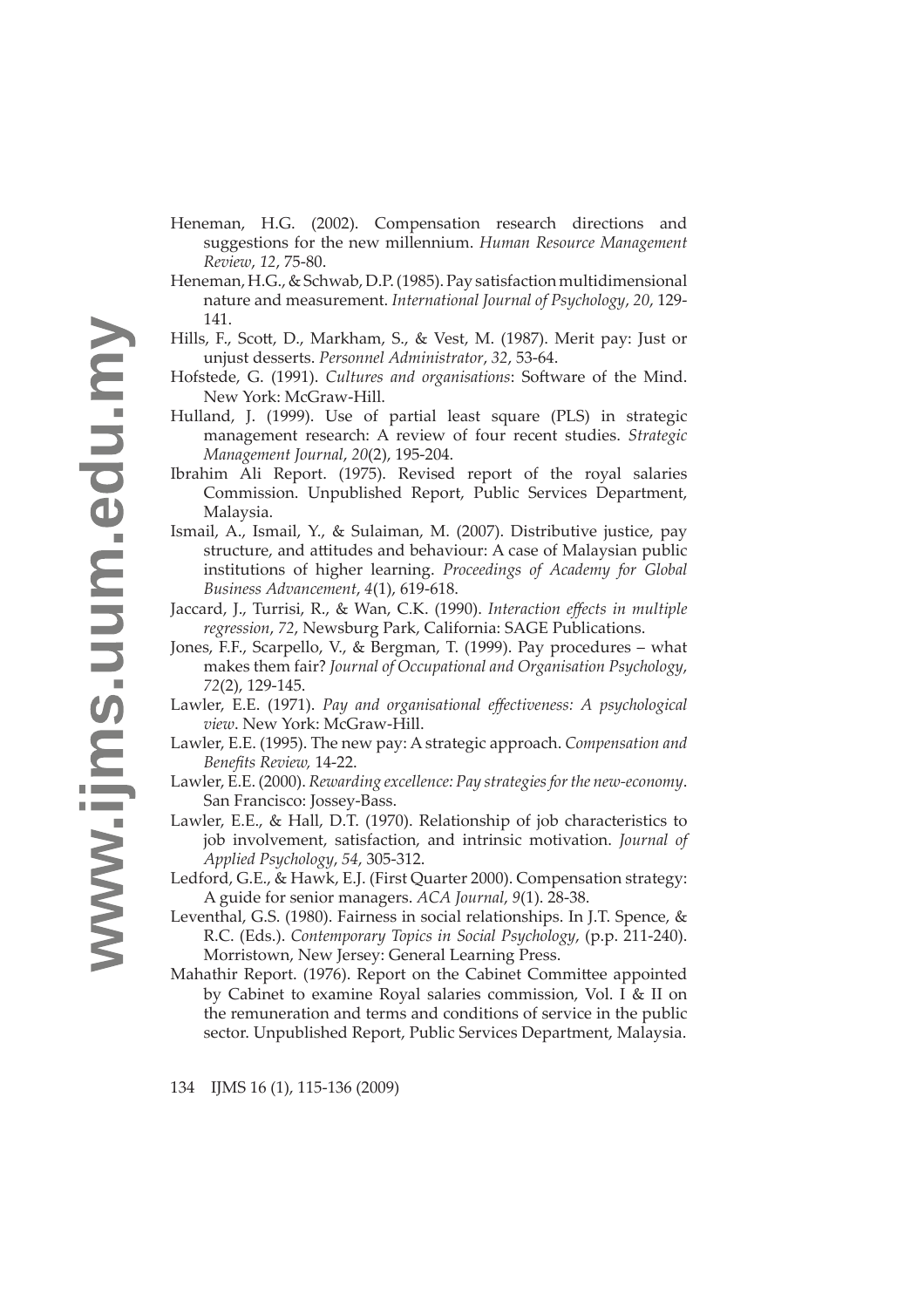- Mahathir Report. (1991). Report of the special committee of the Cabinet on salaries for the public sector (a translated version). *Unpublished report*, Public Services Department, Malaysia.
- Mani, B.G. (2002). Performance appraisal systems, productivity, and motivation: A case study, *Public Personnel Management*, *31*(2), 141- 160.
- Miceli, M.P., & Lane, M.C. (1991). Antecedents of pay satisfaction: A review and extension. *Personnel Resources Management*, *9*, 235-309.
- Milkovich, G.T, & Newman, J.M. (2008). *Compensation*. Boston: Irwin McGraw-Hill.
- Money, R.B., & Graham, J.L. (1999). Salesperson performance, pay and job satisfaction: Test of a model using data collected in the United States and Japan. *Journal of International Business Studies*, *30*, 149-172.
- Moorman, R.H. (1991). Relationship between organisational justice and organisational citizenship behaviors: Do fairness perceptions influence employee citizenship? *Journal of Applied Psychology*, 76, 845-855.
- Mowday, R.T., Steers, R.M., & Porter, L.W. (1979). The measurement of job commitment. *Journal Vocational Behaviour*, *14*, 224-247.
- Nunally, J.C., & Bernstein, I.H. (1994). *Psychometric theory*. New York: McGraw- Hill.
- Olson, C.A., Schwab, D.P., & Rau, B.L. (2000, January). The effects of local market conditions on two pay-setting systems in the federal sector. *Industrial and Labour Relations Review*, *53*(2). 272-195.
- *Pekeliling perkhidmatan bilangan 4 tahun (2002).* Jabatan Perkhidmatan Awam Malaysia.
- Pfeffer, J., & Langton, N. (1993). The effects of wage dispersion on satisfaction, productivity, and working collaboration: Evidence from a college and university faculty. *Administrative Science Quarterly, 38*, 382-407.
- Rajkumar, K. (1996). *Paying for performance: Designing eff ective compensation strategies*. Malaysia: Pelanduk Publications.
- Robbins, T.L., Summers, T.P., Miller, J.L., & Hendrix, W.H. (2000). Short research note using the group-value model to explain the role of noninstrumental justice in distinguishing the effects of distributive and procedural justice. *Journal of Occupational and Organisational Psychology, 73*, 511-518.
- Sheikh Abdullah Report. (1972). Report of the commission set up to review the pay, allowances, pensions, gratuities and other terms of service of members of the Malaysian armed forces, *Unpublished Report*. Public Services Department, Malaysia.
- Skarlicki, D. P., & Folger, R. (1997). Retaliation in the workplace: The roles of distributive, procedural and interactional justice. *Journal of Applied Psychology, 82*, 434 - 443.